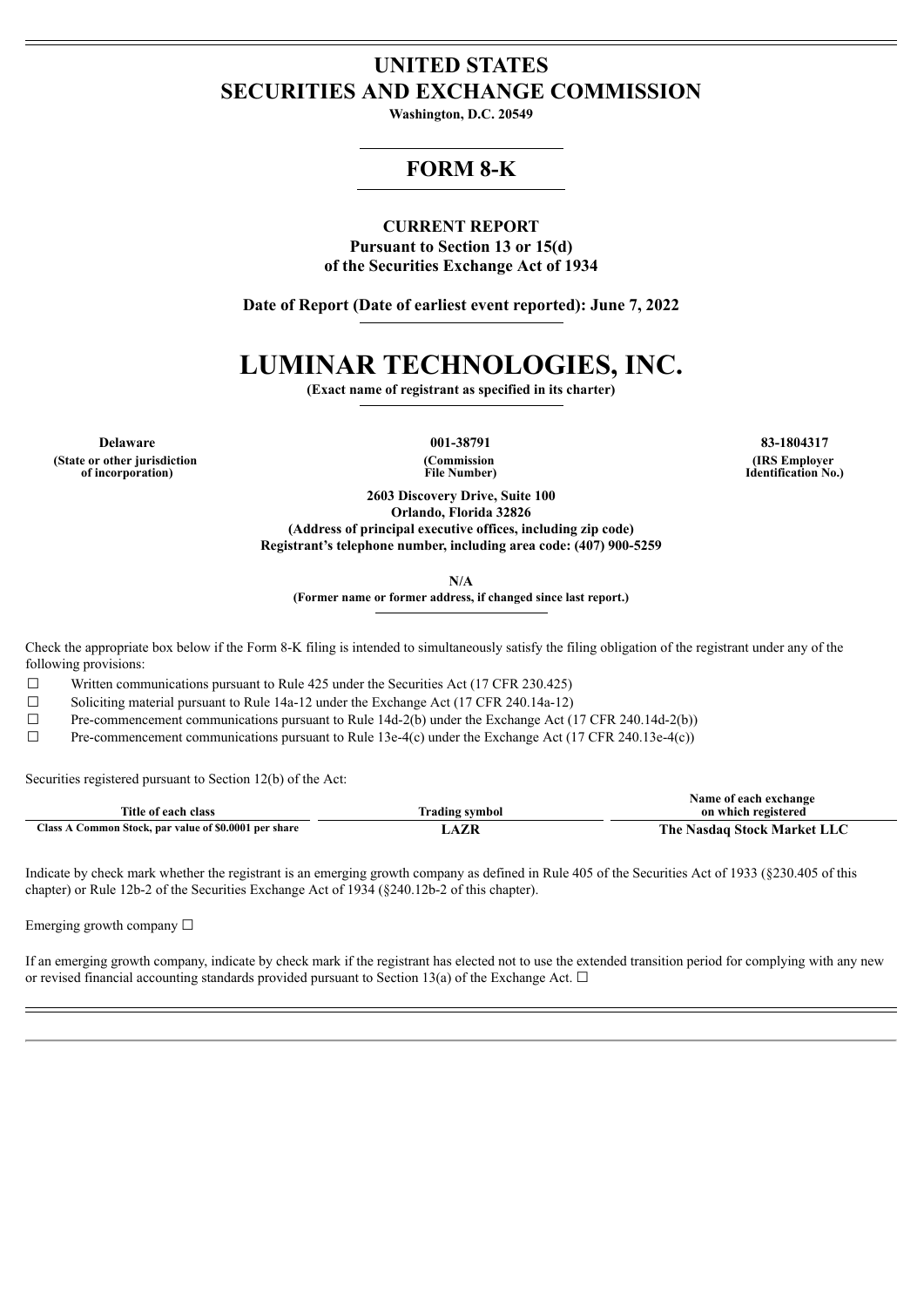#### **Item 5.02. Departure of Directors or Certain Officers; Election of Directors; Appointment of Certain Officers; Compensatory Arrangements of Certain Officers.**

On June 7, 2022, the stockholders of Luminar Technologies, Inc. (the "Company") approved an amendment to the Company's 2020 Equity Incentive Plan to increase in the number of shares of Class A common stock authorized for issuance thereunder and to add an automatic annual share reserve increase provision (as amended, the "Amended Plan"), as described in more detail in the Company's definitive proxy statement filed with the SEC on May 6, 2022. The foregoing description does not purport to be complete and is qualified in its entirety by reference to the full text of the Amended Plan, which is attached hereto as Exhibit 10.1 and incorporated herein by reference.

#### **Item 5.07. Submission of Matters to a Vote of Security Holders.**

On June 7, 2022, the Company held its 2022 annual meeting of stockholders (the "Annual Meeting"). At the Annual Meeting, the Company's stockholders (1) elected two directors to the Company's board of directors; (2) ratified the appointment of Deloitte & Touche LLP as the Company's independent registered public accounting firm for the fiscal year ending December 31, 2022; (3) approved, on an advisory (non-binding) basis, the compensation of the named executive officers; (4) approved, on an advisory (non-binding) basis, the frequency of future advisory votes on executive compensation; and (5) approved amendment and restatement of the Luminar Technologies, Inc. 2020 Equity Incentive Plan to increase the authorized share reserve and add an automatic annual share reserve increase provision. A total of 1,095,650,904 votes, or 89.41% of the Company's common stock votes outstanding as of the record date of April 13, 2022, were represented in person or by proxy at the Annual Meeting. The matters voted on by the Company's stockholders and the voting results are as follows:

1. Election of Directors. Both nominees for director were elected as Class II directors to the Company's board of directors to serve until the Company's 2025 annual meeting of stockholders or until their successors are duly elected and qualified.

| <b>Nominee</b>       | Votes For     | <b>Votes Withheld</b> | <b>Broker Non-Votes</b> |
|----------------------|---------------|-----------------------|-------------------------|
| Alec E. Gores        | 999, 352, 993 | 14.414.026            | 81,883,885              |
| Matthew J. Simoncini | 994,021,412   | 19,745,607            | 81,883,885              |

2. Ratification of the appointment of Deloitte & Touche LLP as the Company's independent registered public accounting firm for the fiscal year ending December 31, 2022. The appointment of Deloitte & Touche LLP was ratified.

| $ -$<br>Votes For | √otes<br>Against | bstained |
|-------------------|------------------|----------|
| 754 793<br>093    | 542.563          | .548     |

3. Advisory vote on executive compensation. The Company's stockholders approved, on an advisory basis, the compensation of its named executive officers. The proposal received the following votes:

| Votes For     | <b>Votes Against</b> | Abstained | <b>Broker Non-Votes</b> |
|---------------|----------------------|-----------|-------------------------|
| 1,010,271,695 | 3,152,237            | 343,087   | 81,883,885              |

4. Advisory vote on the frequency of advisory votes on executive compensation. The Company's stockholders voted, on an advisory basis, on the frequency with which the Company will hold an advisory vote on the compensation of its named executive officers. The proposal received the following votes:

| <b>Year</b><br>Jne<br>.             | <b>WO</b><br>Years | <b>Three</b><br>Years<br>. | <b>\bstained</b> |
|-------------------------------------|--------------------|----------------------------|------------------|
| $\sqrt{2}$<br>012<br>$\bigcap$<br>. | 200.383            | 304.3<br>YД                | 160<br>۱၁۵       |

Based on these results, and consistent with the Company's recommendation, the board of directors has determined that the Company will hold an advisory vote on executive compensation every year.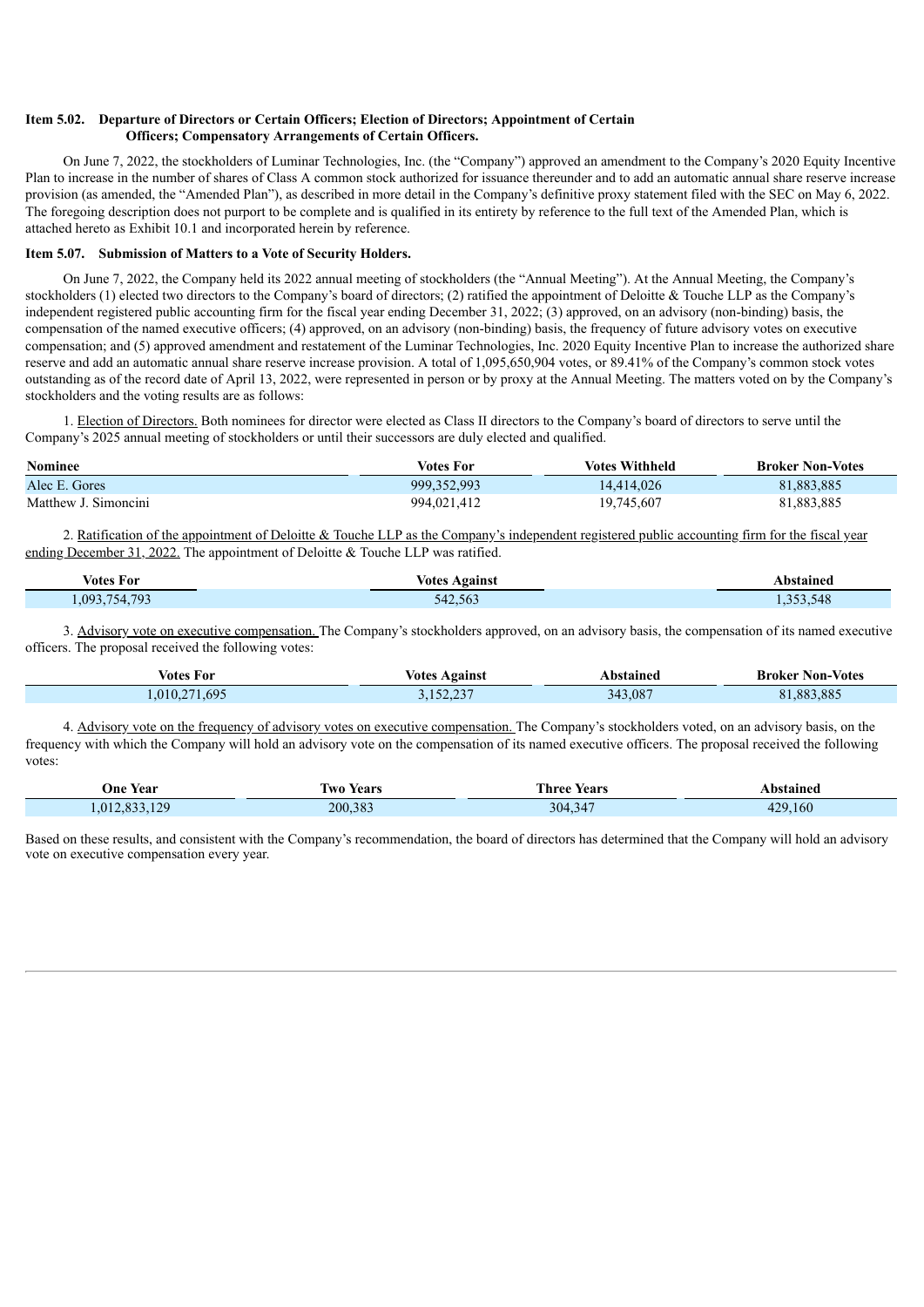5. Amend and Restate 2020 Equity Incentive Plan. The Company's stockholders approved the amendment and restatement of the Luminar Technologies, Inc. 2020 Equity Incentive Plan to increase the authorized share reserve and add an automatic annual share reserve increase provision. The proposal received the following votes:

| votes<br>-For | votes<br>Against | bstained | <b>Non-Votes</b><br>Broker |
|---------------|------------------|----------|----------------------------|
| 989 931 297   | 3.482.930        | 352,792  | 81.883.885                 |

# **Item 9.01 Financial Statements and Exhibits.**

(d) *Exhibits*.

| <b>Exhibit Number</b> | Description                                                                 |
|-----------------------|-----------------------------------------------------------------------------|
| 10.1                  | Luminar Technologies, Inc. Amended and Restated 2020 Equity Incentive Plan. |
| 104                   | Cover page interactive data file formatted in Inline XBRL.                  |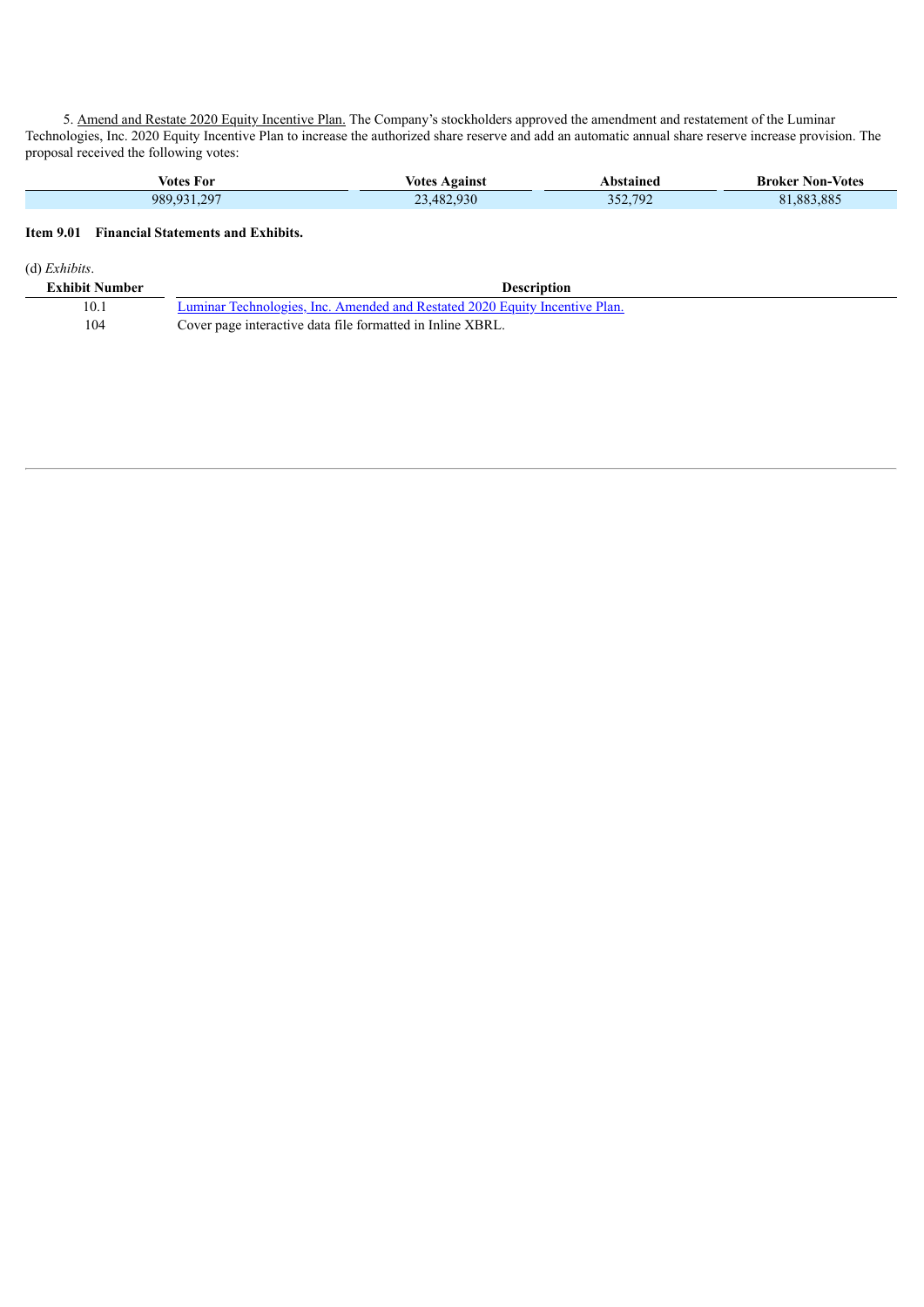# **SIGNATURES**

Pursuant to the requirements of the Securities Exchange Act of 1934, the registrant has duly caused this report to be signed on its behalf by the undersigned hereunto duly authorized.

# **Luminar Technologies, Inc.**

Date: June 8, 2022 By: /s/ Thomas J. Fennimore Name: Thomas J. Fennimore<br>Title: Chief Financial Office Chief Financial Officer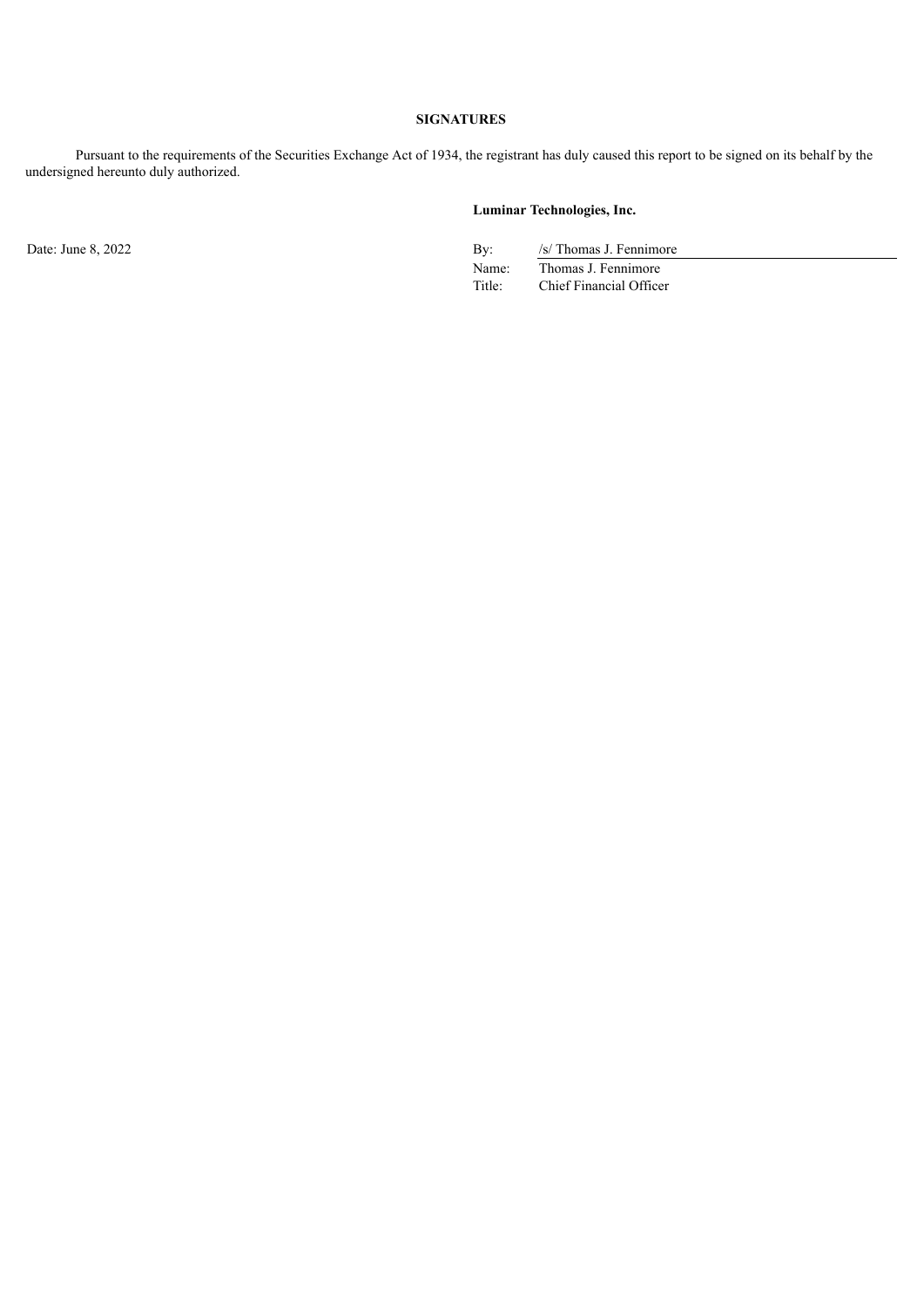# **Exhibit 10.1**

# **LUMINAR TECHNOLOGIES, INC.**

#### **AMENDED AND RESTATED 2020 EQUITY INCENTIVE PLAN**

<span id="page-4-0"></span>1. **Purposes of the Plan**. The purposes of this Plan are (a) to attract and retain the best available personnel to ensure the Company's success and accomplish the Company's goals; (b) to incentivize Employees, Directors and Independent Contractors with long-term equity-based compensation to align their interests with the Company's stockholders, and (c) to promote the success of the Company's business. This Plan, as amended and restated, was approved by the Board on May 5, 2022 and approved by the stockholders of the Company on June 7, 2022.

The Plan permits the grant of Incentive Stock Options, Nonstatutory Stock Options, Restricted Stock, Restricted Stock Units, Stock Appreciation Rights, Performance Units and Performance Shares.

2. **Definitions**. As used herein, the following definitions will apply:

(a) "**Administrator**" means the Board or any of its Committees as will be administering the Plan, in accordance with Section 4 of the Plan.

(b) "**Affiliate**" means (i) an entity other than a Subsidiary which, together with the Company, is under common control of a third person or entity and (ii) an entity other than a Subsidiary in which the Company and/or one or more Subsidiaries own a controlling interest.

(c) "**Applicable Laws**" means all applicable laws, rules, regulations and requirements, including, but not limited to, all applicable U.S. federal or state laws, rules and regulations, the rules and regulations of any stock exchange or quotation system on which the Common Stock is listed or quoted, and the applicable laws, rules and regulations of any other country or jurisdiction where Awards are, or will be, granted under the Plan or Participants reside or provide services to the Company or any Parent or Subsidiary of the Company, as such laws, rules, and regulations shall be in effect from time to time.

(d) "**Award**" means, individually or collectively, a grant under the Plan of Options, Stock Appreciation Rights, Restricted Stock, Restricted Stock Units, Performance Units or Performance Shares.

(e) "**Award Agreement**" means the written or electronic agreement setting forth the terms and provisions applicable to each Award granted under the Plan. The Award Agreement is subject to the terms and conditions of the Plan.

(f) "**Board**" means the Board of Directors of the Company.

(g) "**Cause**" means, with respect to the termination of a Participant's status as a Service Provider, except as otherwise defined in an Award Agreement, (i) in the case where there is no employment agreement, consulting agreement, change in control agreement or similar agreement in effect between the Company or an Affiliate of the Company and the Participant at the time of the grant of the Award (or where there is such an agreement but it does not define "cause" (or words of like import) or where it only applies upon the occurrence of a change in control and one has not yet taken place): (A) any material breach by Participant of any material written agreement between Participant and the Company; (B) any failure by Participant to comply with the Company's material written policies or rules as they may be in effect from time to time; (C) neglect or persistent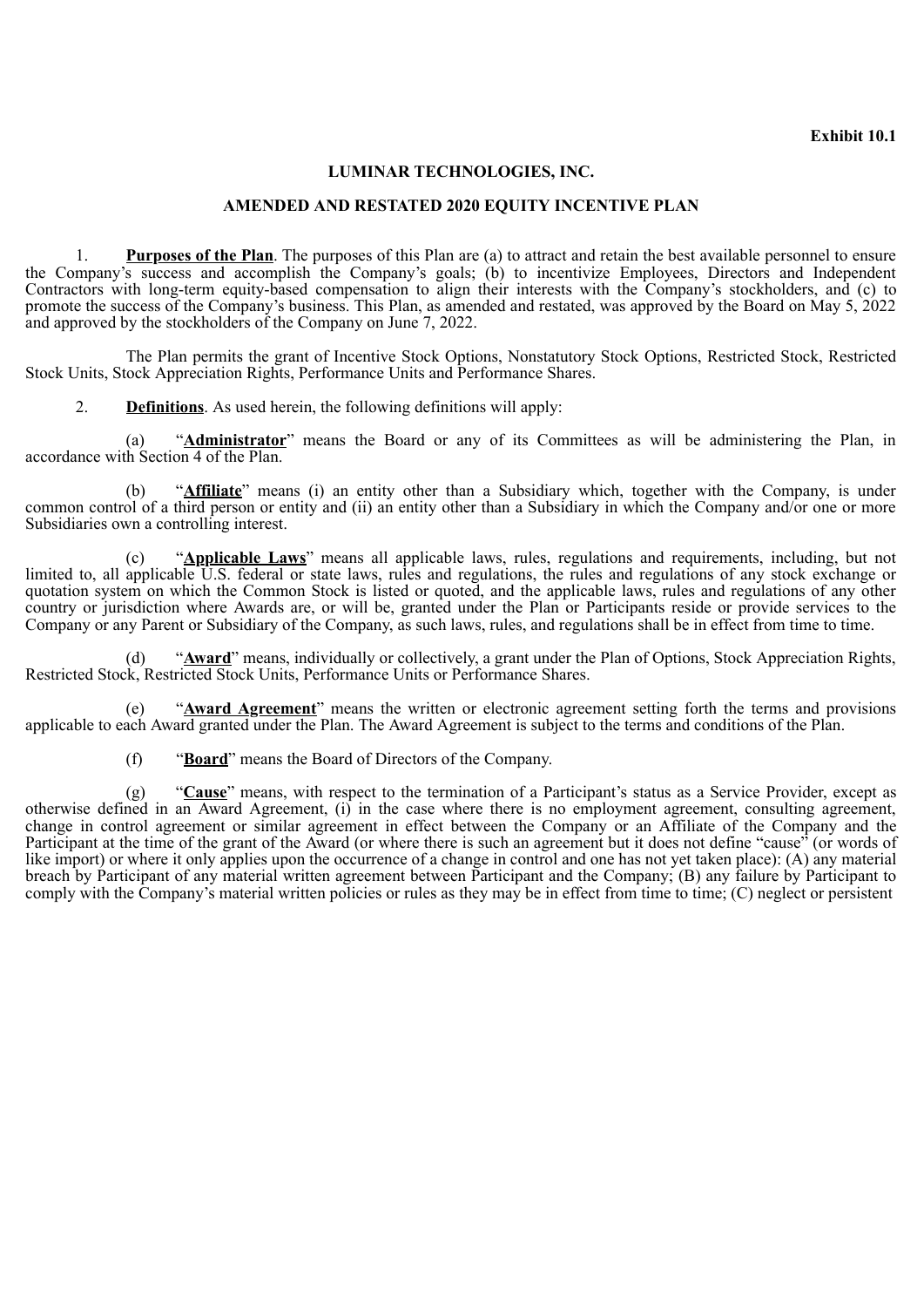unsatisfactory performance of Participant's duties; (D) Participant's repeated failure to follow reasonable and lawful instructions from the Board or Chief Executive Officer; (E) Participant's indictment for, conviction of, or plea of guilty or nolo contendre to, any felony or crime that results in, or is reasonably expected to result in, a material adverse effect on the business or reputation of the Company; (F) Participant's commission of or participation in an act of fraud against the Company; (G) Participant's intentional material damage to the Company's business, property or reputation; or (H) Participant's unauthorized use or disclosure of any proprietary information or trade secrets of the Company or any other party to whom the Participant owes an obligation of nondisclosure as a result of his or her relationship with the Company; or (ii) in the case where there is an employment agreement, consulting agreement, change in control agreement or similar agreement in effect between the Company or an Affiliate and the Participant at the time of the grant of the Award that defines "cause" (or words of like import), "cause" as defined under such agreement; provided, however, that with regard to any agreement under which the definition of "cause" only applies on occurrence of a change in control, such definition of "cause" shall not apply until a change in control actually takes place and then only with regard to a termination thereafter. For purposes of clarity, a termination without "Cause" does not include any termination that occurs solely as a result of Participant's death or Disability. The determination as to whether a Participant's status as a Service Provider for purposes of the Plan has been terminated for Cause shall be made in good faith by the Company and shall be final and binding on the Participant. The foregoing definition does not in any way limit the Company's ability (or that of any Parent or Subsidiary or any successor thereto, as appropriate) to terminate a Participant's employment or consulting relationship at any time, subject to Applicable Laws.

(h) "**Change in Control**" except as may otherwise be provided in an Award Agreement or other applicable agreement, means the occurrence of any of the following:

(i) The consummation of a merger or consolidation of the Company with or into another entity or any other corporate reorganization, if the Company's stockholders immediately prior to such merger, consolidation or reorganization cease to directly or indirectly own immediately after such merger, consolidation or reorganization at least a majority of the combined voting power of the continuing or surviving entity's securities outstanding immediately after such merger, consolidation or reorganization;

(ii) The consummation of the sale, transfer or other disposition of all or substantially all of the Company's assets (other than  $(x)$  to a corporation or other entity of which at least a majority of its combined voting power is owned directly or indirectly by the Company, (y) to a corporation or other entity owned directly or indirectly by the shareholders of the Company in substantially the same proportions as their ownership of Common Stock or (z) to a continuing or surviving entity described in Section 2(h)(i) in connection with a merger, consolidation or reorganization which does not result in a Change in Control under Section  $2(h)(i)$ ;

(iii)A change in the effective control of the Company which occurs on the date that a majority of members of the Board is replaced during any twelve (12) month period by Directors whose appointment or election is not endorsed by a majority of the members of the Board prior to the date of the appointment or election; or

(iv)The consummation of any transaction as a result of which any Person becomes the "beneficial owner" (as defined in Rule 13d-3 under the Exchange Act), directly or indirectly, of securities of the Company representing at least fifty percent (50%) of the total voting power represented by the Company's then outstanding voting securities. For purposes of this Section 2(h), the term "Person" shall have the same meaning as when used in Sections 13(d) and 14(d) of the Exchange Act but shall exclude:

-2-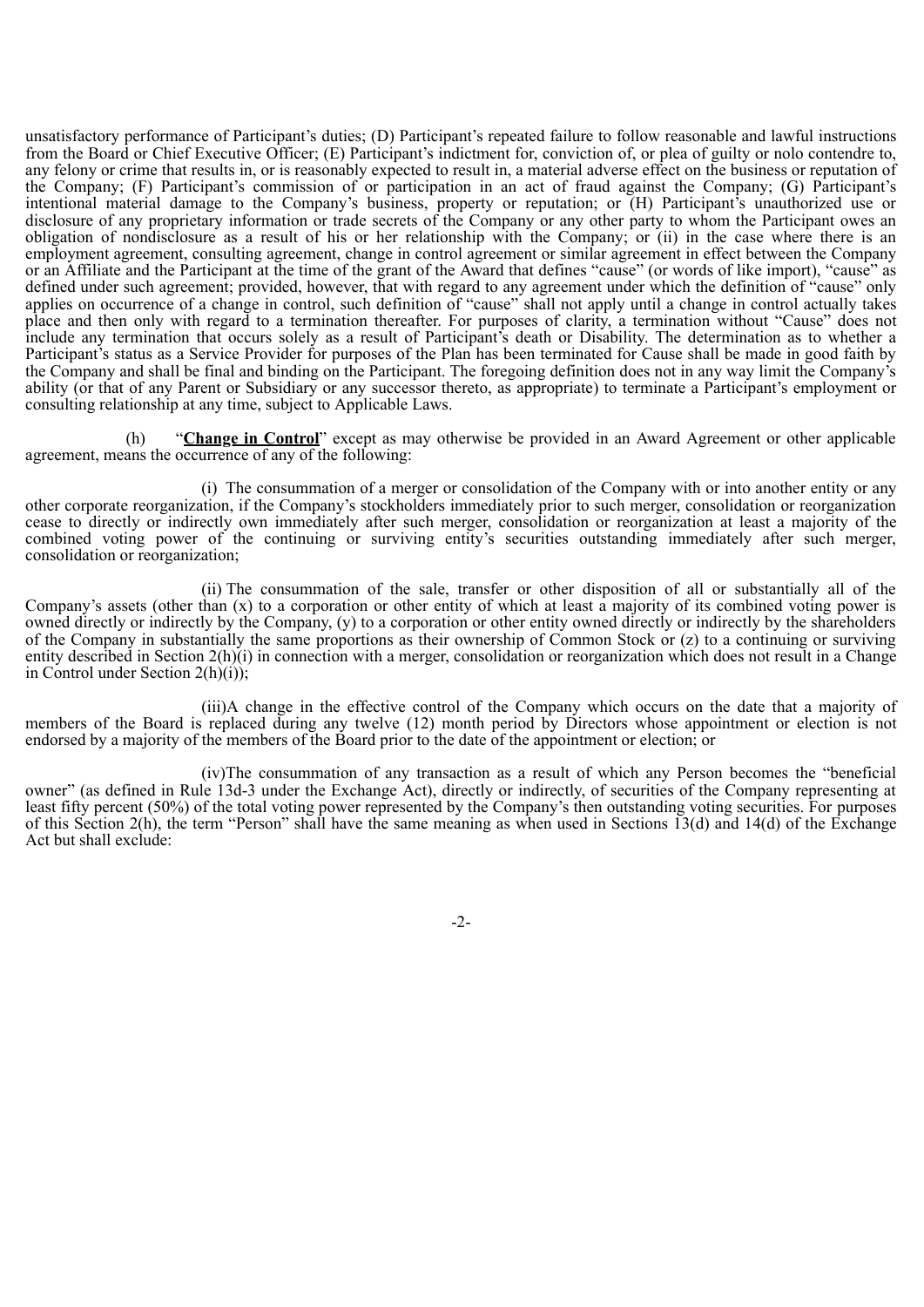(1) a trustee or other fiduciary holding securities under an employee benefit plan of the Company or an affiliate of the Company;

(2) a corporation or other entity owned directly or indirectly by the stockholders of the Company in substantially the same proportions as their ownership of Common Stock;

(3) the Company; and

(4) a corporation or other entity of which at least a majority of its combined voting power is owned directly or indirectly by the Company.

A transaction shall not constitute a Change in Control if its sole purpose is to change the state of the Company's incorporation or to create a holding company that will be owned in substantially the same proportions by the persons who held the Company's securities immediately before such transactions. In addition, if any Person (as defined above) is considered to be in effective control of the Company, the acquisition of additional control of the Company by the same Person will not be considered to cause a Change in Control. If required for compliance with Code Section 409A, in no event will a Change in Control be deemed to have occurred if such transaction is not also a "change in the ownership or effective control of" the Company or "a change in the ownership of a substantial portion of the assets of" the Company as determined under Treasury Regulation Section 1.409A-3(i)(5) (without regard to any alternative definition thereunder).

(i) "**Code**" means the Internal Revenue Code of 1986, as amended. Reference to a specific section of the Code or regulation thereunder shall include such section or regulation, any valid regulation promulgated under such section, and any comparable provision of any future legislation or regulation amending, supplementing or superseding such section or regulation.

(j) "**Code Section 409A**" means Code Section 409A, as amended from time to time, including the guidance and regulations promulgated thereunder and successor provisions, guidance and regulations thereto.

(k) "**Committee**" means a committee of Directors or of other individuals satisfying Applicable Laws appointed by the Board in accordance with Section 4 hereof.

(l) "**Common Stock**" means the Class A common stock of the Company.

(m) "**Company**" means Luminar Technologies, Inc., a Delaware corporation, or any successor thereto.

(n) "**Director**" means a member of the Board.

(o) "**Disability**" means total and permanent disability as defined in Section 22(e)(3) of the Code, provided that in the case of Awards other than Incentive Stock Options, the Administrator in its discretion may determine whether a permanent and total disability exists in accordance with uniform and non-discriminatory standards adopted by the Administrator from time to time.

(p) "**Effective Date**" means December 2, 2020.

(q) "**Employee**" means any person, including Officers and Directors, employed by the Company or any Parent or Subsidiary of the Company. Neither service as a Director nor payment of a director's fee by the Company will be sufficient to constitute "employment" by the Company.

-3-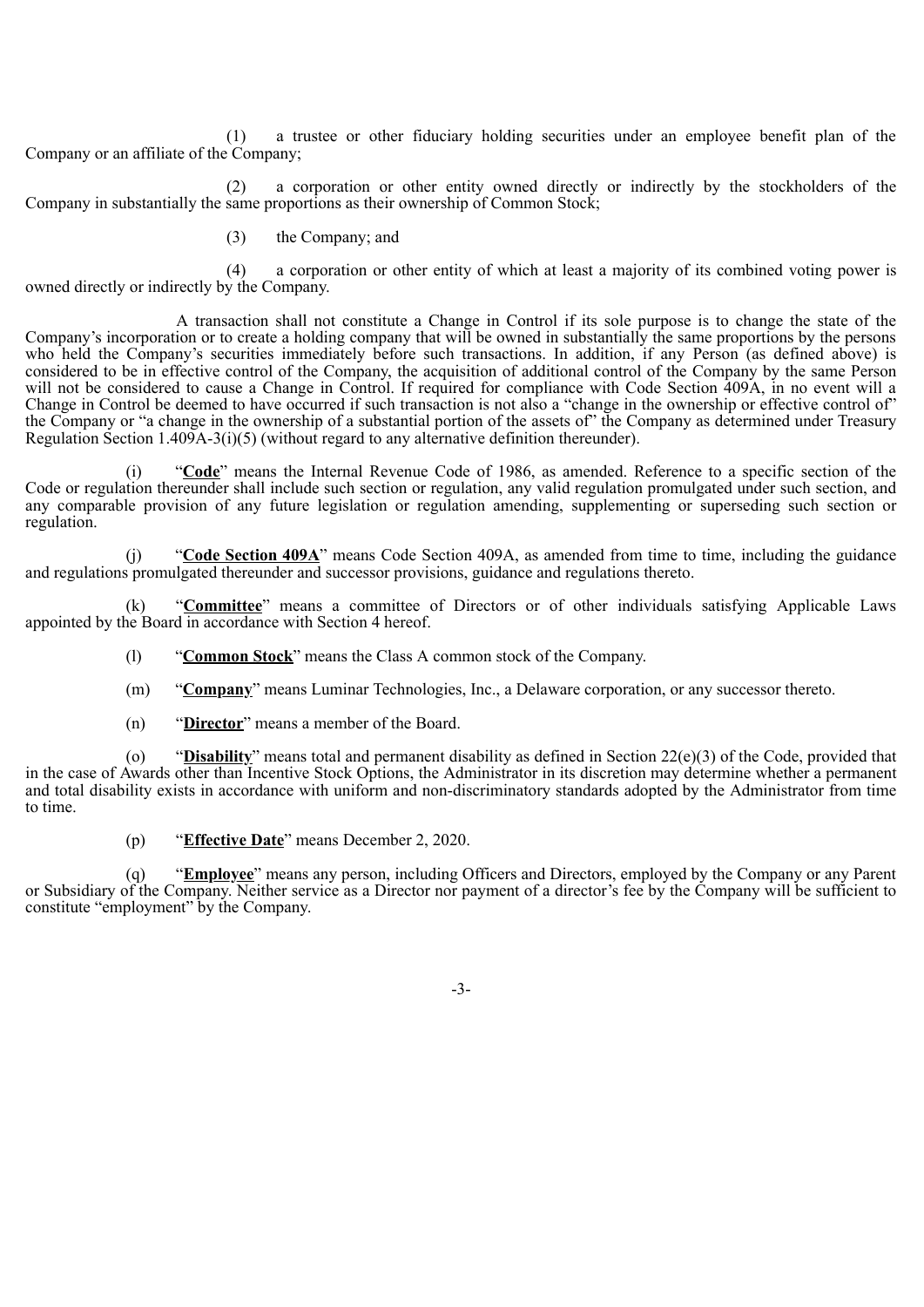(r) "**Exchange Act**" means the Securities Exchange Act of 1934, as amended.

(s) "**Exchange Program**" means a program under which outstanding Awards are amended to provide for a lower exercise price or surrendered or cancelled in exchange for (i) Awards with a lower exercise price, (ii) a different type of Award or awards under a different equity incentive plan, (iii) cash, or (iv) a combination of (i), (ii) and/or (iii). Notwithstanding the preceding, the term Exchange Program does not include (A) any action described in Section 14 or any action taken in connection with a Change in Control transaction nor (B) any transfer or other disposition permitted under Section 13. For the purpose of clarity, each of the actions described in the prior sentence, none of which constitute an Exchange Program, may be undertaken (or authorized) by the Administrator in its sole discretion without approval by the Company's stockholders.

(t) "**Fair Market Value**" means, as of any date, the value of Common Stock determined as follows:

(i) If the Common Stock is listed on any established stock exchange or a national market system, its Fair Market Value will be the closing sales price for such stock as quoted on such exchange or system on the day of determination, as reported in such source as the Administrator deems reliable (or the closing price on the most recent prior trading day, if no sales were reported on the day of determination);

(ii) If the Common Stock is regularly quoted by a recognized securities dealer but selling prices are not reported, the Fair Market Value of a Share will be the mean between the high bid and low asked prices for the Common Stock on the day of determination, as reported in such source as the Administrator deems reliable; or

(iii)In the absence of an established market for the Common Stock, the Fair Market Value will be determined in good faith by the Administrator in compliance with Applicable Laws and regulations and in a manner that complies with Code Section 409A.

(u) "**Fiscal Year**" means the fiscal year of the Company.

(v) "**Incentive Stock Option**" means an Option that by its terms qualifies and is intended to qualify as an incentive stock option within the meaning of Section 422 of the Code and the regulations promulgated thereunder.

(w) "**Independent Contractor**" means any person, including an advisor, consultant or agent, engaged by the Company or a Parent or Subsidiary to render services to such entity or who renders, or has rendered, services to the Company, or any Parent, Subsidiary or Affiliate and is compensated for such services, in each case, other than an Employee.

(x) "**Inside Director**" means a Director who is an Employee.

(y) "**Nonstatutory Stock Option**" means an Option that by its terms does not qualify or is not intended to qualify as an Incentive Stock Option.

(z) "**Officer**" means a person who is an officer of the Company within the meaning of Section 16 of the Exchange Act and the rules and regulations promulgated thereunder.

(aa) "**Option**" means a stock option granted pursuant to the Plan.

(ab) "**Outside Director"** means a Director who is not an Employee.

-4-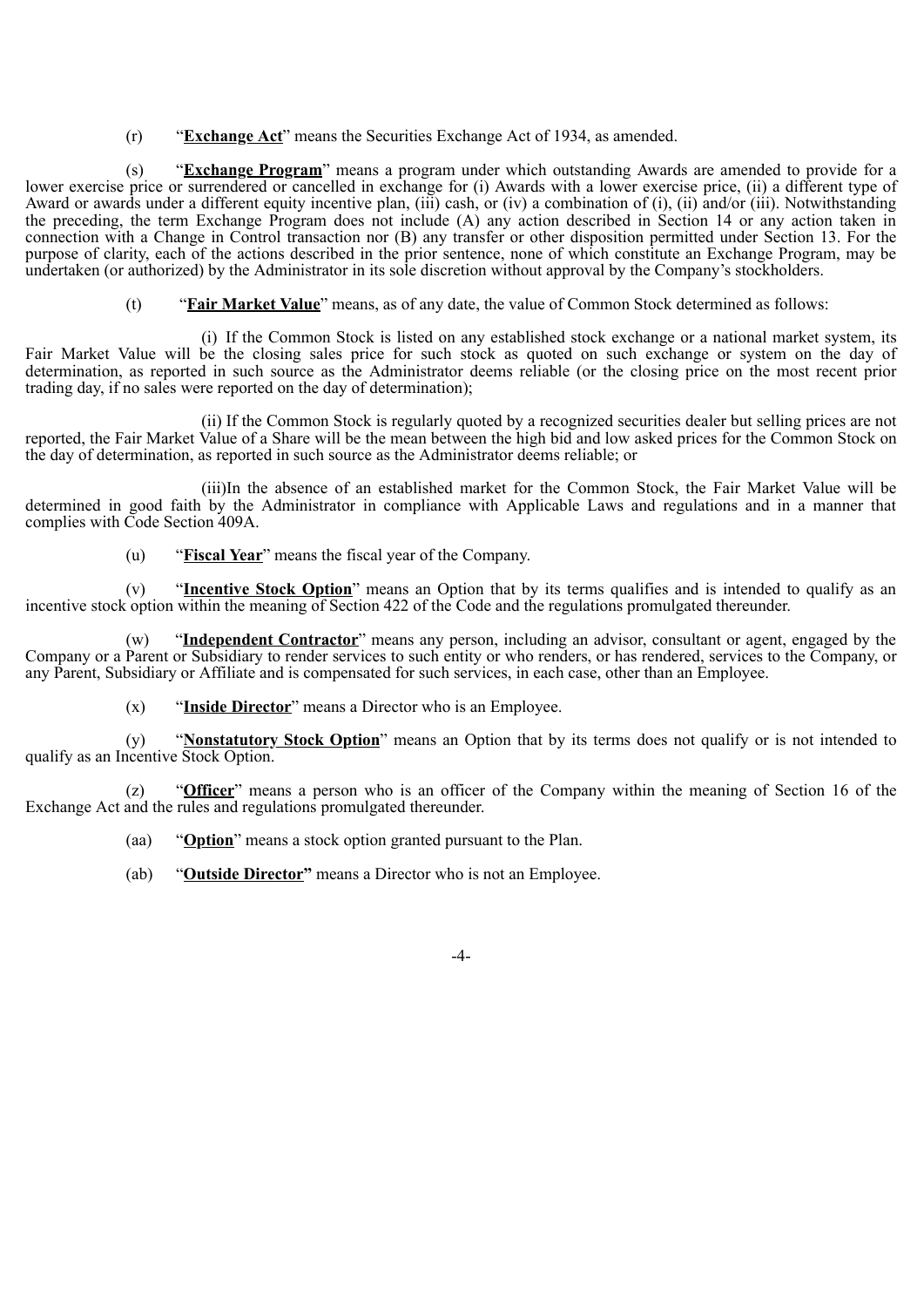(ac) "**Parent**" means any corporation (other than the Company) in an unbroken chain of corporations ending with the Company if each of the corporations other than the Company owns stock possessing fifty percent (50%) or more of the total combined voting power of all classes of stock in one of the other corporations in such chain. A corporation that attains the status of a Parent on a date after the adoption of the Plan shall be considered a Parent commencing as of such date.

(ad) "**Participant**" means the holder of an outstanding Award.

(ae) "**Performance Goal**" means a formula or standard determined by the Administrator with respect to each Performance Period based on one or more of the following criteria and any adjustment(s) thereto established by the Administrator: (1) sales or non-sales revenue; (2) return on revenues; (3) operating income; (4) income or earnings including operating income; (5) income or earnings before or after taxes, interest, depreciation and/or amortization; (6) income or earnings from continuing operations; (7) net income; (8) pre-tax income or after-tax income; (9) net income excluding amortization of intangible assets, depreciation and impairment of goodwill and intangible assets and/or excluding charges attributable to the adoption of new accounting pronouncements; (10) raising of financing or fundraising; (11) project financing; (12) revenue backlog; (13) gross margin; (14) operating margin or profit margin; (15) capital expenditures, cost targets, reductions and savings and expense management; (16) return on assets (gross or net), return on investment, return on capital, or return on stockholder equity; (17) cash flow, free cash flow, cash flow return on investment (discounted or otherwise), net cash provided by operations, or cash flow in excess of cost of capital; (18) performance warranty and/or guarantee claims; (19) stock price or total stockholder return; (20) earnings or book value per share (basic or diluted); (21) economic value created; (22) pre-tax profit or after-tax profit; (23) strategic business criteria, consisting of one or more objectives based on meeting specified market penetration or market share, completion of strategic agreements such as licenses, joint ventures, acquisitions, and the like, geographic business expansion, objective customer satisfaction or information technology goals, intellectual property asset metrics; (24) objective goals relating to divestitures, joint ventures, mergers, acquisitions and similar transactions; (25) objective goals relating to staff management, results from staff attitude and/or opinion surveys, staff satisfaction scores, staff safety, staff accident and/or injury rates, compliance, headcount, performance management, completion of critical staff training initiatives; (26) objective goals relating to projects, including project completion, timing and/or achievement of milestones, project budget, technical progress against work plans; and (27) enterprise resource planning. Awards issued to Participants may take into account other criteria (including subjective criteria). Performance Goals may differ from Participant to Participant, Performance Period to Performance Period and from Award to Award. Any criteria used may be measured, as applicable, (i) in absolute terms, (ii) in relative terms (including, but not limited to, any increase (or decrease) over the passage of time and/or any measurement against other companies or financial or business or stock index metrics particular to the Company), (iii) on a per share and/or share per capita basis, (iv) against the performance of the Company as a whole or against any affiliate(s), or a particular segment(s), a business unit(s) or a product(s) of the Company or individual project company, (v) on a pre-tax or after-tax basis, and/or (vi) using an actual foreign exchange rate or on a foreign exchange neutral basis.

(af) "**Performance Period**" means the time period during which the Performance Goals or other vesting provisions must be satisfied for Performance Shares or Performance Units.

(ag) "**Performance Share**" means an Award denominated in Shares which may be earned in whole or in part upon attainment of Performance Goals or other vesting criteria as the Administrator may determine pursuant to Section 10.

(ah) "**Performance Unit**" means an Award which may be earned in whole or in part upon attainment of Performance Goals or other vesting criteria as the Administrator may

-5-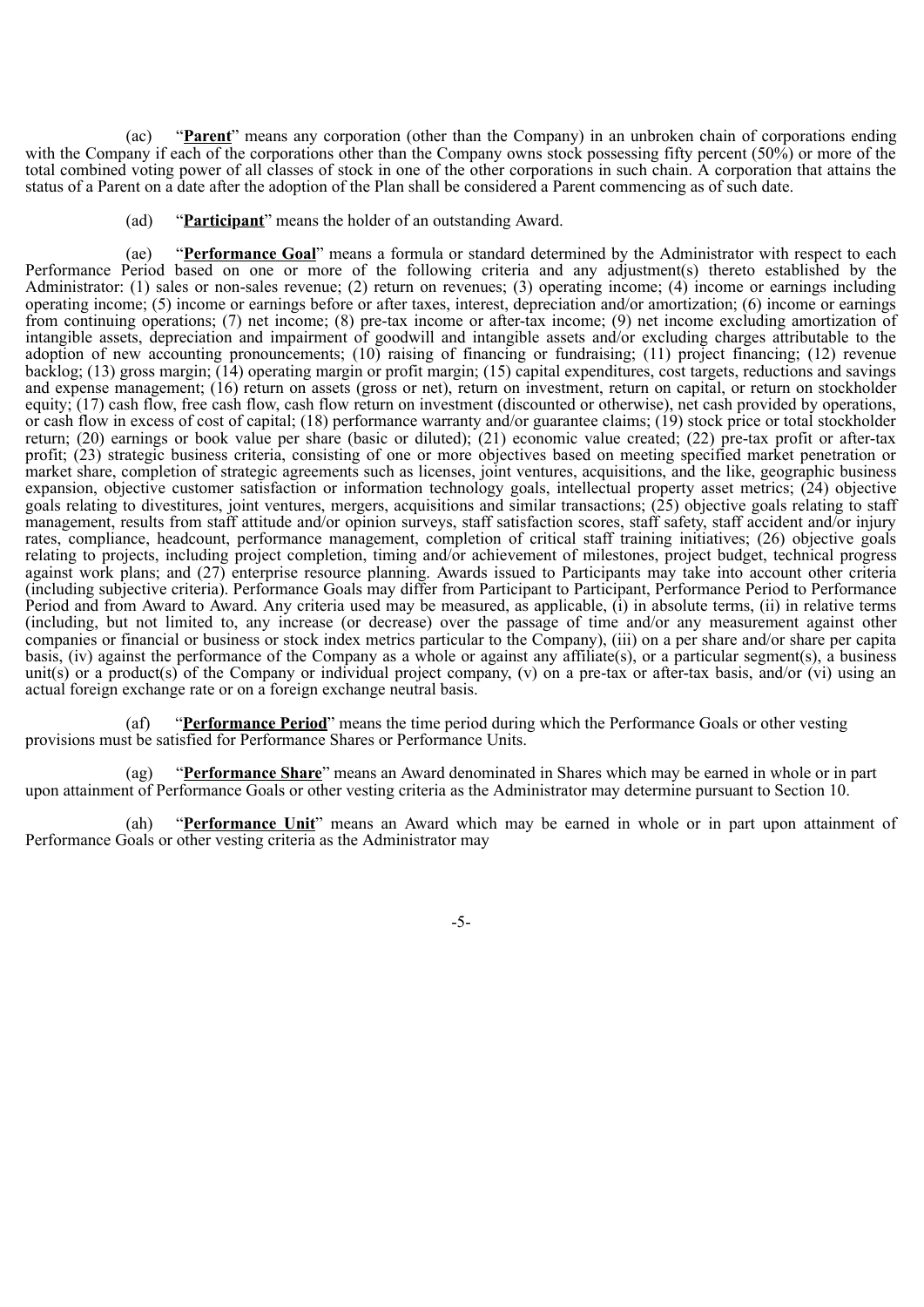determine and which may be settled for cash, Shares or other securities or a combination of the foregoing pursuant to Section 10.

(ai) "**Period of Restriction**" means the period during which the transfer of Shares of Restricted Stock are subject to restrictions and therefore, the Shares are subject to a substantial risk of forfeiture. Such restrictions may be based on the passage of time, the achievement of target levels of performance, or the occurrence of other events as determined by the Administrator.

(aj) "**Plan**" means this Amended and Restated 2020 Equity Incentive Plan.

(ak) "**Restricted Stock**" means Shares issued pursuant to a Restricted Stock award under Section 7 of the Plan.

(al) "**Restricted Stock Unit**" means a bookkeeping entry representing an amount equal to the Fair Market Value of one Share, granted pursuant to Section 8. Each Restricted Stock Unit represents an unfunded and unsecured obligation of the Company.

(am) "**Rule 16b-3**" means Rule 16b-3 of the Exchange Act or any successor to Rule 16b-3, as in effect when discretion is being exercised with respect to the Plan.

(an) "**Section 16(b)**" means Section 16(b) of the Exchange Act.

(ao) "**Service Provider**" means an Employee, Director or Independent Contractor.

(ap) "**Share**" means a share of the Common Stock, as adjusted in accordance with Section 14 of the Plan.

(aq) "**Stock Appreciation Right**" means an Award, granted alone or in connection with an Option, that pursuant to Section 9 is designated as a Stock Appreciation Right.

(ar) "**Subsidiary**" means any corporation (other than the Company) in an unbroken chain of corporations beginning with the Company if each of the corporations other than the last corporation in the unbroken chain owns stock possessing fifty percent  $(50\%)$  or more of the total combined voting power of all classes of stock in one of the other corporations in such chain. A corporation that attains the status of a Subsidiary on a date after the adoption of the Plan shall be considered a Subsidiary commencing as of such date.

(as) "**Tax-Related Items**" means income tax, social insurance or other social contributions, national insurance, social security, payroll tax, fringe benefits tax, payment on account or other tax-related items.

# 3. **Stock Subject to the Plan**.

(a) **Stock Subject to the Plan**. Subject to the provisions of Section 14 of the Plan, the maximum aggregate number of Shares that may be issued under the Plan shall be 72,588,278 Shares. The Shares may be authorized, but unissued, or reacquired Common Stock. Notwithstanding the foregoing, subject to the provisions of Section 14 below, in no event shall the maximum aggregate number of Shares that may be issued under the Plan pursuant to Incentive Stock Options exceed the number set forth in this Section 3(a) plus, to the extent allowable under Section 422 of the Code and the regulations promulgated thereunder, any Shares that again become available for issuance pursuant to Sections 3(b) and 3(c).

(b) **Automatic Share Reserve Increase**. The number of Shares available for issuance under the Plan will be increased on the first day of each Fiscal Year beginning with the

-6-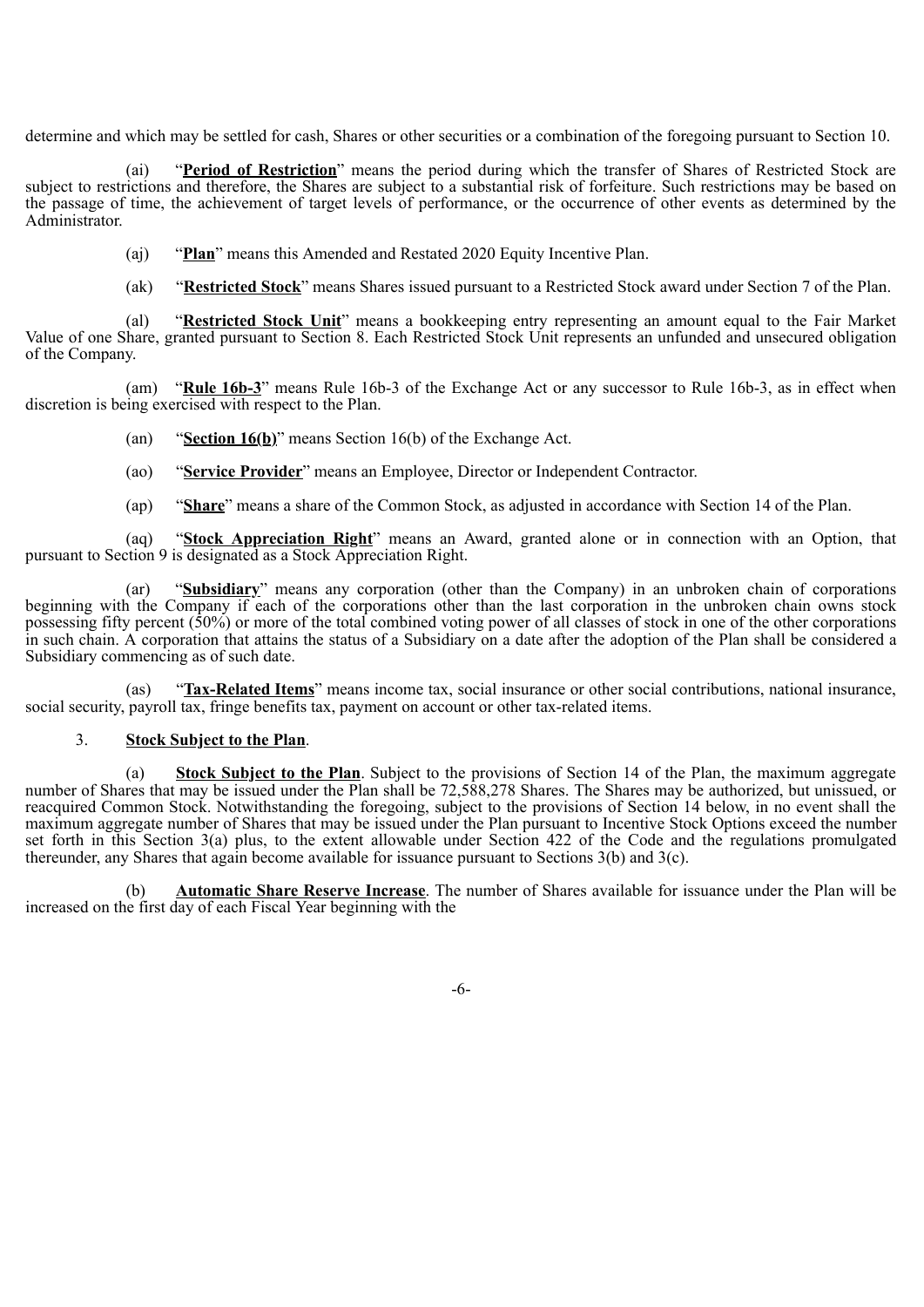2023 Fiscal Year and ending on (and including) the first day of the 2030 Fiscal Year, in an amount equal to the lesser of (i) 5% of the outstanding shares of Company common stock on the last day of the immediately preceding Fiscal Year, (ii) 40,000,000 Shares or (iii) such number of Shares determined by the Board.

**Lapsed Awards**. To the extent an Award should expire or be forfeited or become unexercisable for any reason without having been exercised in full, the unissued Shares that were subject thereto shall, unless the Plan shall have been terminated, continue to be available under the Plan for issuance pursuant to future Awards. Shares issued under the Plan and later forfeited to the Company due to the failure to vest or repurchased by the Company at the original purchase price paid to the Company for the Shares (including, without limitation, upon forfeiture to or repurchase by the Company in connection with a Participant ceasing to be a Service Provider) shall again be available for future grant under the Plan. Notwithstanding anything to the contrary contained herein, the following Shares shall not be added to the Shares authorized for grant under Section 3(a) and shall not be available for future grants of Awards: (i) Shares tendered by a Participant or withheld by the Company in payment of the exercise price of an Option; (ii) Shares tendered by a Participant or withheld by the Company to satisfy any tax withholding obligation with respect to an Award; (iii) Shares subject to a Stock Appreciation Right that are not issued in connection with the stock settlement of the Stock Appreciation Right on exercise thereof; and (iv) Shares purchased on the open market with the cash proceeds from the exercise of Options.

#### 4. **Administration of the Plan**.

#### (a) **Procedure**.

(i) **Multiple Administrative Bodies**. Different Committees with respect to different groups of Service Providers may administer the Plan, as may be determined from time to time by the Board.

(ii) **Rule 16b-3**. To the extent determined desirable by the Board to qualify transactions hereunder as exempt under Rule 16b-3, the transactions contemplated hereunder will be structured to satisfy the requirements for exemption under Rule 16b-3.

(iii)**Other Administration**. Other than as provided above, the Plan will be administered by the Board or, to the extent determined by the Board, a Committee, which committee will be constituted to satisfy Applicable Laws.

(b) **Powers of the Administrator**. Subject to the provisions of the Plan, the Administrator will have the authority, in its discretion:

(i) to determine the Fair Market Value in accordance with Section 2(c);

(ii) to select the Service Providers to whom Awards may be granted hereunder;

(iii) to determine the number of Shares to be covered by each Award granted hereunder;

(iv) to approve forms of Award Agreements for use under the Plan;

(v) to determine the terms and conditions, not inconsistent with the terms of the Plan, of any Award granted hereunder; such terms and conditions include, but are not limited to, the exercise price, the time or times when Awards may be exercised (which may be based on performance criteria), any vesting acceleration or waiver of forfeiture restrictions, and any restriction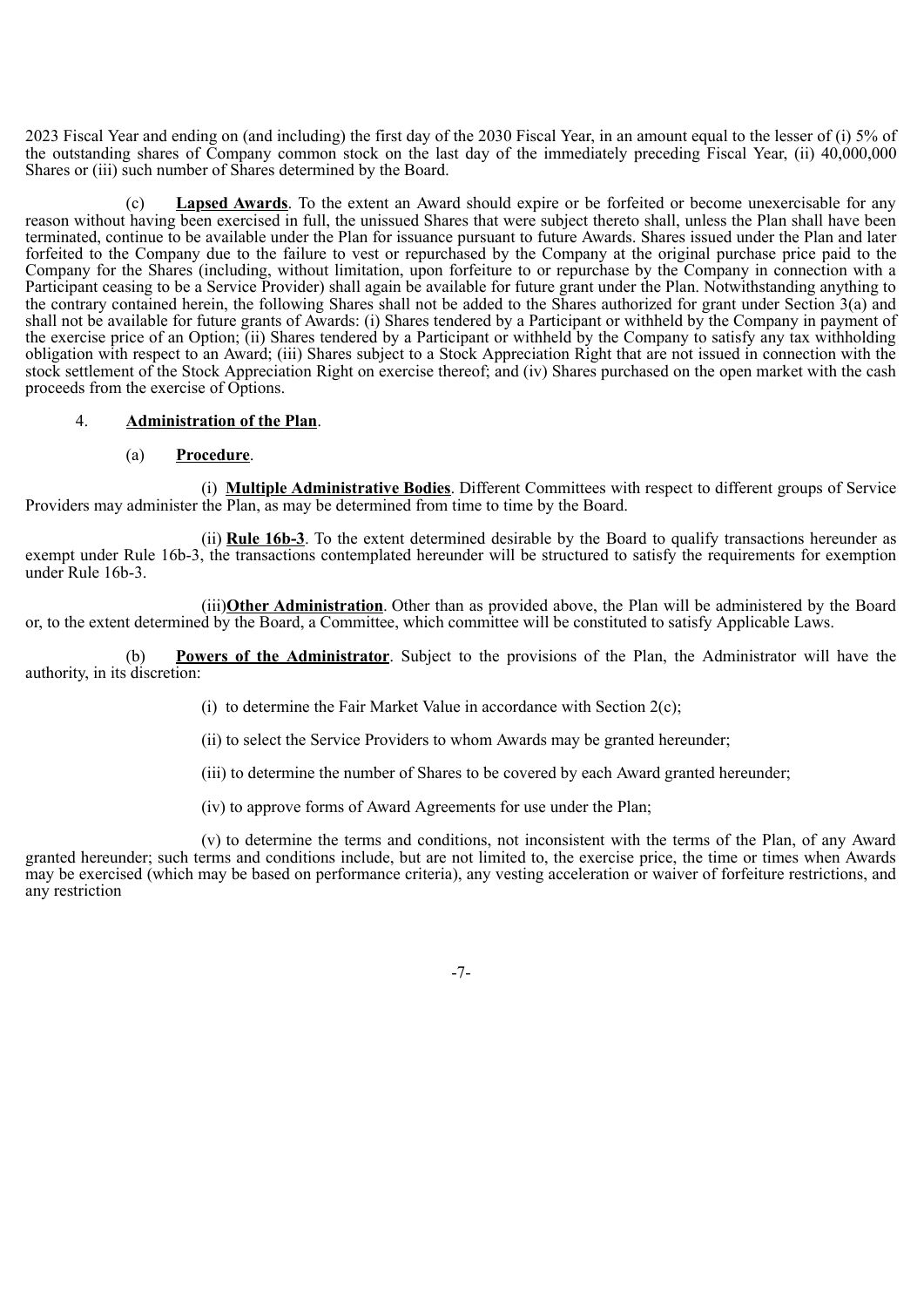or limitation regarding any Award or the Shares relating thereto, based in each case on such factors as the Administrator will determine;

(vi) to institute and determine the terms and conditions of an Exchange Program; provided, however, that the Administrator shall not implement an Exchange Program without the approval of the holders of a majority of the Shares that are present in person or by proxy and entitled to vote at any annual or special meeting of Company's stockholders;

(vii) to construe and interpret the terms of the Plan and Awards granted pursuant to the Plan;

(viii) to prescribe, amend and rescind rules and regulations relating to the Plan, including rules and regulations established for the purpose of satisfying applicable non-U.S. laws, for qualifying for favorable tax treatment under applicable non-U.S. laws or facilitating compliance with non-U.S. laws (sub-plans may be created for any of these purposes);

(ix) to modify or amend each Award (subject to Section 21 of the Plan), including but not limited to the discretionary authority to extend the post-termination exercisability period of Awards, to accelerate vesting and to extend the maximum term of an Option (subject to Section 6(b) of the Plan regarding Incentive Stock Options);

15 of the Plan;

(x) to allow Participants to satisfy tax withholding obligations in such manner as prescribed in Section

(xi) to authorize any person to execute on behalf of the Company any instrument required to effect the grant of an Award previously granted by the Administrator;

(xii) to allow a Participant to defer the receipt of the payment of cash or the delivery of Shares that would otherwise be due to such Participant under an Award; and

(xiii) to make all other determinations deemed necessary or advisable for administering the Plan.

(c) **Effect of Administrator's Decision**. The Administrator's decisions, determinations and interpretations will be final and binding on all Participants and any other holders of Awards.

(d) **Delegation by the Administrator**. To the extent permitted by Applicable Laws, the Administrator, in its sole discretion and on such terms and conditions as it may provide, may delegate all or any part of its authority and powers under the Plan to one or more Directors or officers of the Company.

5. **Award Eligibility**. Nonstatutory Stock Options, Stock Appreciation Rights, Restricted Stock, Restricted Stock Units, Performance Shares and Performance Units may be granted to Service Providers. Incentive Stock Options may be granted only to Employees.

# 6. **Stock Options**.

(a) **Limitations**. Each Option will be designated in the Award Agreement as either an Incentive Stock Option or a Nonstatutory Stock Option. However, notwithstanding such designation, to the extent that the aggregate Fair Market Value of the Shares with respect to which Incentive Stock Options are exercisable for the first time by the Participant during any calendar year (under all plans of the Company and any Parent or Subsidiary) exceeds one hundred thousand dollars (\$100,000), such Options will be treated as Nonstatutory Stock Options. For purposes of this

-8-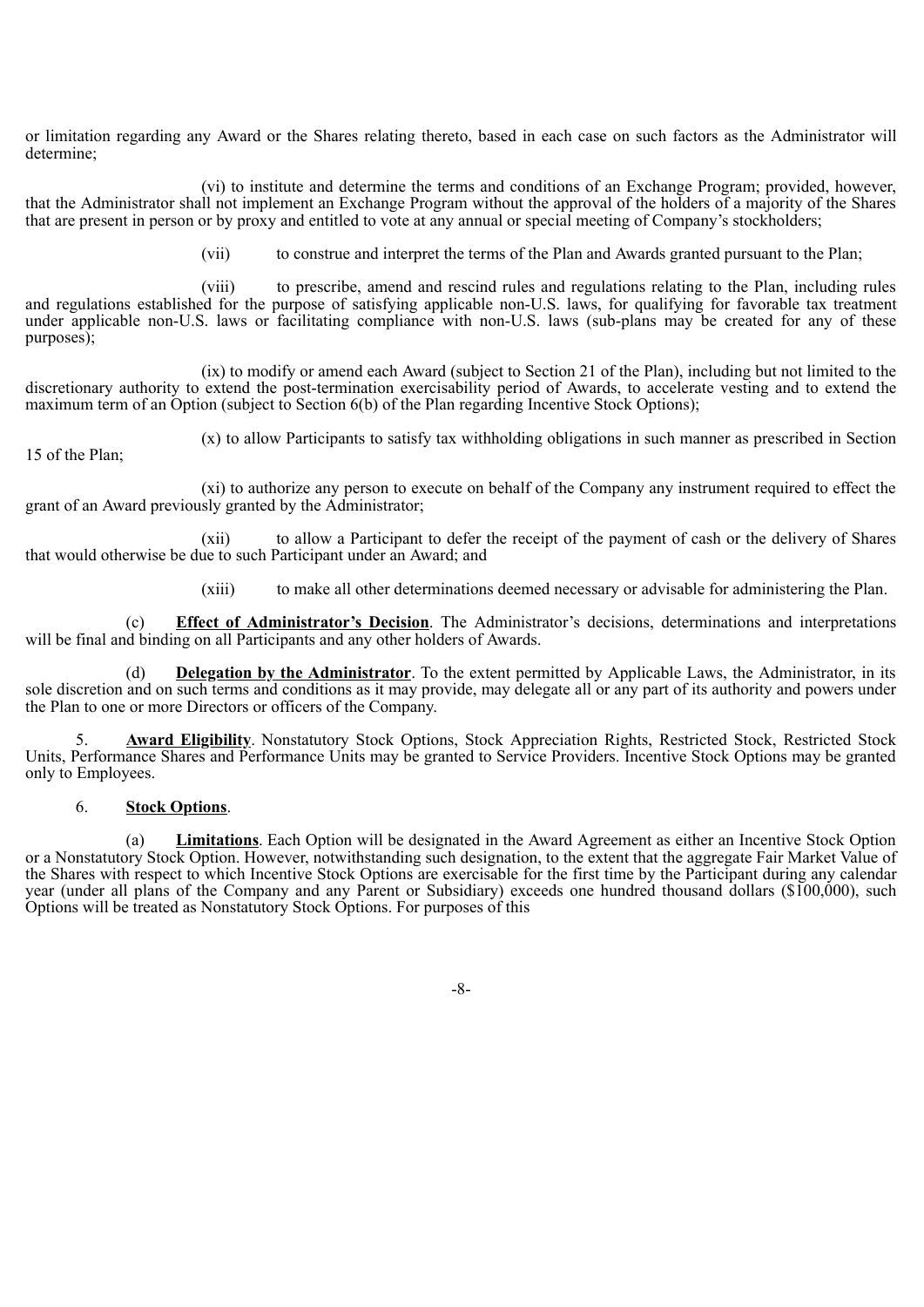Section 6(a), Incentive Stock Options will be taken into account in the order in which they were granted. The Fair Market Value of the Shares will be determined as of the date the Option with respect to such Shares is granted. With respect to the Committee's authority in Section 4(b)(ix), if, at the time of any such extension, the exercise price per Share of the Option is less than the Fair Market Value of a Share, the extension shall, unless otherwise determined by the Committee, be limited to the earlier of (1) the maximum term of the Option as set by its original terms, or (2) ten (10) years from the grant date. Unless otherwise determined by the Committee, any extension of the term of an Option pursuant to Section 4(b)(ix) shall comply with Code Section 409A to the extent necessary to avoid taxation thereunder.

(b) **Term of Option**. The term of each Option will be stated in the Award Agreement. In the case of an Incentive Stock Option, the term will be ten (10) years from the date of grant or such shorter term as may be provided in the Award Agreement. Moreover, in the case of an Incentive Stock Option granted to a Participant who, at the time the Incentive Stock Option is granted, owns stock representing more than ten percent  $(10%)$  of the total combined voting power of all classes of stock of the Company or any Parent or Subsidiary, the term of the Incentive Stock Option will be five  $(5)$  years from the date of grant or such shorter term as may be provided in the Award Agreement.

#### (c) **Option Exercise Price and Consideration**.

(i) **Exercise Price**. The per share exercise price for the Shares to be issued pursuant to exercise of an Option will be determined by the Administrator, subject to the following:

(1) In the case of an Incentive Stock Option

(A) granted to an Employee who, at the time the Incentive Stock Option is granted, owns stock representing more than ten percent (10%) of the voting power of all classes of stock of the Company or any Parent or Subsidiary, the per Share exercise price will be no less than one hundred ten percent (110%) of the Fair Market Value per Share on the date of grant.

(B) granted to any Employee other than an Employee described in paragraph (A) immediately above, the per Share exercise price will be no less than one hundred percent (100%) of the Fair Market Value per Share on the date of grant.

(2) In the case of a Nonstatutory Stock Option, the per Share exercise price will be no less than one hundred percent (100%) of the Fair Market Value per Share on the date of grant.

(3) Notwithstanding the foregoing, Options may be granted with a per Share exercise price of less than one hundred percent (100%) of the Fair Market Value per Share on the date of grant pursuant to a transaction described in, and in a manner consistent with, Section 424(a) of the Code.

(ii) **Waiting Period and Exercise Dates**. At the time an Option is granted, the Administrator will fix the period within which the Option may be exercised and will determine any conditions that must be satisfied before the Option may be exercised.

(iii)**Form of Consideration**. The Administrator will determine the acceptable form of consideration for exercising an Option, including the method of payment. In the case of an Incentive Stock Option, the Administrator will determine the acceptable form of consideration at the time of grant. Such consideration for both types of Options may consist entirely of: (1) cash; (2) check; (3) promissory note (to the extent permitted by Applicable Laws and the

-9-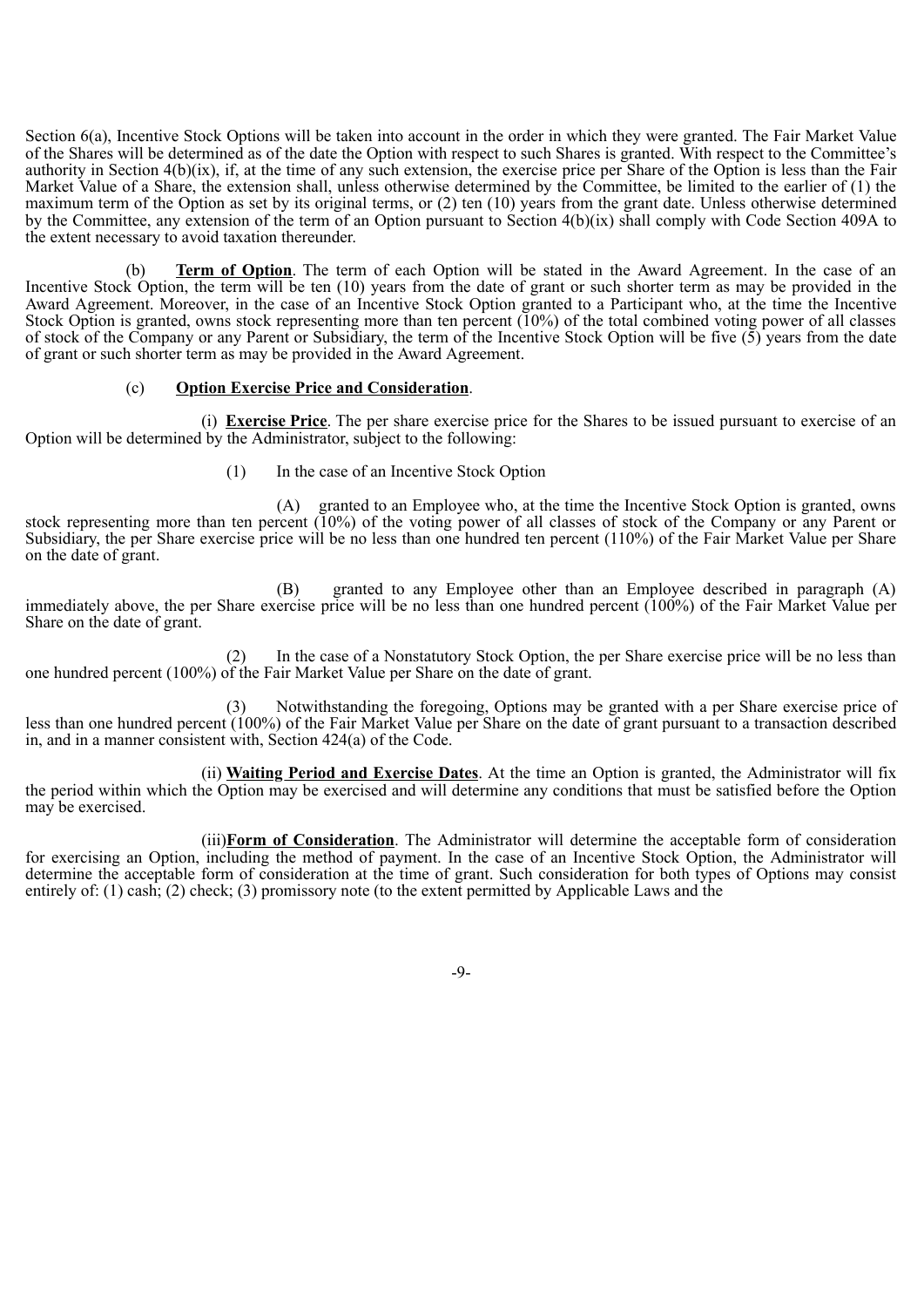Administrator); (4) other Shares, provided that such Shares have a Fair Market Value on the date of surrender equal to the aggregate exercise price of the Shares as to which such Option will be exercised and provided that accepting such Shares will not result in any adverse accounting consequences to the Company, as the Administrator determines in its sole discretion; (5) consideration received by the Company under a broker-assisted (or other) cashless exercise program (whether through a broker or otherwise) implemented by the Company in connection with the Plan; (6) by net exercise; (7) such other consideration and method of payment for the issuance of Shares to the extent permitted by Applicable Laws; or (8) any combination of the foregoing methods of payment.

# (d) **Exercise of Option**.

(i) **Procedure for Exercise; Rights as a Stockholder**. Any Option granted hereunder will be exercisable according to the terms of the Plan and at such times and under such conditions as determined by the Administrator and set forth in the Award Agreement. An Option may not be exercised for a fraction of a Share.

An Option will be deemed exercised when the Company receives: (i) a notice of exercise (in such form as the Administrator may specify from time to time) from the person entitled to exercise the Option, and (ii) full payment for the Shares with respect to which the Option is exercised (together with full payment of any applicable taxes or other amounts required to be withheld or deducted with respect to the Option). Full payment may consist of any consideration and method of payment authorized by the Administrator and permitted by the Award Agreement and the Plan. Shares issued upon exercise of an Option will be issued in the name of the Participant or, if requested by the Participant, in the name of the Participant and his or her spouse. Until the Shares are issued (as evidenced by the appropriate entry on the books of the Company or of a duly authorized transfer agent of the Company), no right to vote or receive dividends or any other rights as a stockholder will exist with respect to the Shares subject to an Option, notwithstanding the exercise of the Option. The Company will issue (or cause to be issued) such Shares promptly after the Option is exercised. No adjustment will be made for a dividend or other right for which the record date is prior to the date the Shares are issued, except as provided in Section 14 of the Plan.

(ii) **Termination of Relationship as a Service Provider**. If a Participant ceases to be a Service Provider, other than upon the Participant's termination as the result of the Participant's death, Disability or Cause, the Participant may exercise his or her Option within such period of time as is specified in the Award Agreement to the extent that the Option is vested on the date of termination (but in no event later than the expiration of the term of such Option as set forth in the Award Agreement). In the absence of a specified time in the Award Agreement, the Option will remain exercisable for three (3) months following the Participant's termination. Unless otherwise provided by the Administrator, if on the date of termination the Participant is not vested as to his or her entire Option, the Shares covered by the unvested portion of the Option will revert to the Plan. If after termination the Participant does not exercise his or her Option within the time specified by the Administrator, the Option will terminate, and the Shares covered by such Option will revert to the Plan.

(iii) **Disability of Participant**. If a Participant ceases to be a Service Provider as a result of the Participant's Disability, the Participant may exercise his or her Option within such period of time as is specified in the Award Agreement to the extent the Option is vested on the date of termination (but in no event later than the expiration of the term of such Option as set forth in the Award Agreement). In the absence of a specified time in the Award Agreement, the Option will remain exercisable for twelve (12) months following the Participant's termination as a result of the Participant's Disability. Unless otherwise provided by the Administrator, if on the date of termination the Participant is not vested as to his or her entire Option, the Shares covered by the unvested portion of the Option will revert to the Plan. If after termination the Participant does not

-10-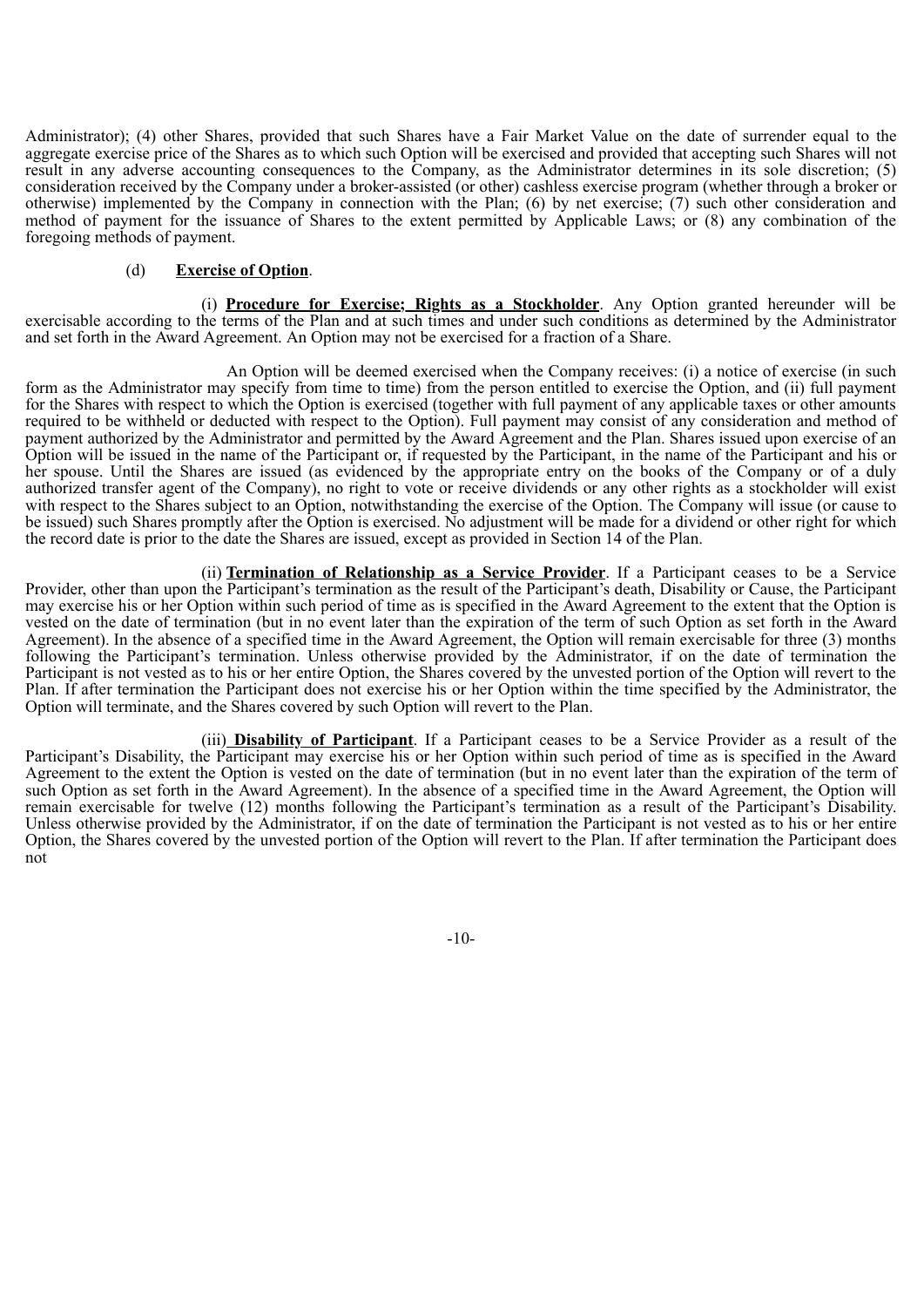exercise his or her Option within the time specified herein, the Option will terminate, and the Shares covered by such Option will revert to the Plan.

(iv) **Death of Participant**. If a Participant dies while a Service Provider, the Option may be exercised following the Participant's death within such period of time as is specified in the Award Agreement to the extent that the Option is vested on the date of death (but in no event may the Option be exercised later than the expiration of the term of such Option as set forth in the Award Agreement), by the Participant's designated beneficiary, provided such beneficiary has been designated prior to Participant's death in a form acceptable to the Administrator. If no such beneficiary has been designated by the Participant, then such Option may be exercised by the personal representative of the Participant's estate or by the person(s) to whom the Option is transferred pursuant to the Participant's will or in accordance with the laws of descent and distribution. In the absence of a specified time in the Award Agreement, the Option will remain exercisable for twelve (12) months following the Participant's death. Unless otherwise provided by the Administrator, if on the date of termination the Participant is not vested as to his or her entire Option, the Shares covered by the unvested portion of the Option will revert to the Plan. If the Option is not so exercised within the time specified herein, the Option will terminate, and the Shares covered by such Option will revert to the Plan.

(v) **Termination for Cause**. If a Participant ceases to be a Service Provider as a result of being terminated for Cause, any outstanding Option (including any vested portion thereof) held by such Participant shall immediately terminate in its entirety upon the Participant being first notified of his or her termination for Cause and the Participant will be prohibited from exercising his or her Option from and after the date of such termination. All the Participant's rights under any Option, including the right to exercise the Option, may be suspended pending an investigation of whether Participant will be terminated for Cause.

# 7. **Restricted Stock**.

(a) **Grant of Restricted Stock**. Subject to the terms and provisions of the Plan, the Administrator, at any time and from time to time, may grant Shares of Restricted Stock to Service Providers in such amounts as the Administrator, in its sole discretion, will determine.

(b) **Restricted Stock Agreement**. Each Award of Restricted Stock will be evidenced by an Award Agreement that will specify the Period of Restriction, the number of Shares granted, and such other terms and conditions as the Administrator, in its sole discretion, will determine. Unless the Administrator determines otherwise, the Company as escrow agent will hold Shares of Restricted Stock until the restrictions on such Shares have lapsed.

(c) **Transferability**. Except as provided in this Section 7 or the Award Agreement, Shares of Restricted Stock may not be sold, transferred, pledged, assigned, or otherwise alienated or hypothecated until the end of the applicable Period of Restriction.

(d) **Other Restrictions**. The Administrator, in its sole discretion, may impose such other restrictions on Shares of Restricted Stock as it may deem advisable or appropriate.

(e) **Removal of Restrictions**. Except as otherwise provided in this Section 7, Shares of Restricted Stock covered by each Restricted Stock grant made under the Plan will be released from escrow as soon as practicable after the last day of the Period of Restriction or at such other time as the Administrator may determine. The Administrator, in its discretion, may accelerate the time at which any restrictions will lapse or be removed.

-11-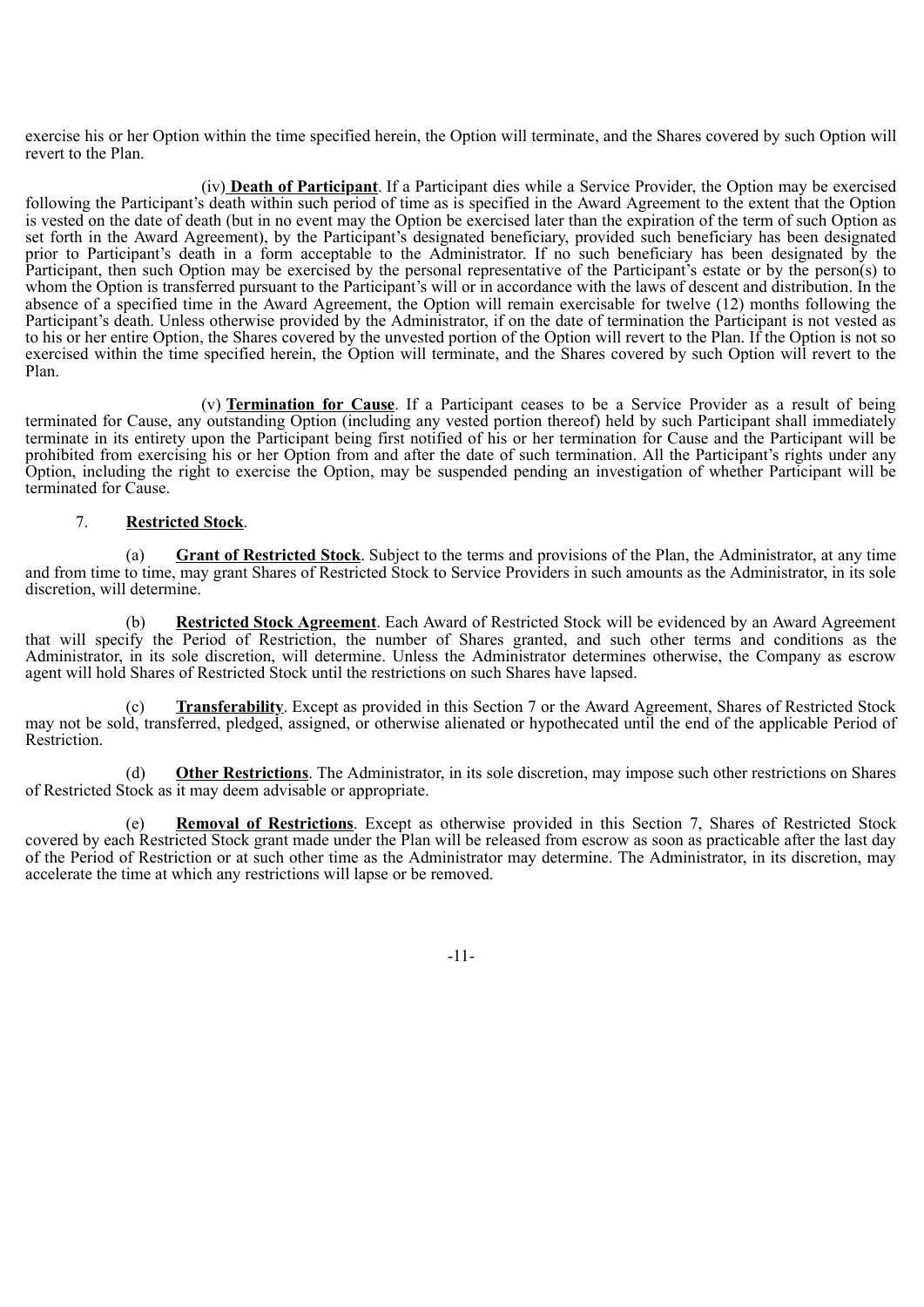(f) **Voting Rights**. During the Period of Restriction, Service Providers holding Shares of Restricted Stock granted hereunder may exercise full voting rights with respect to those Shares, unless the Administrator determines otherwise.

(g) **Dividends and Other Distributions**. During the Period of Restriction, any dividends or distributions paid with respect to Shares of Restricted Stock will be subject to the same restrictions, including without limitation restrictions on transferability and forfeitability, as the Shares of Restricted Stock with respect to which they were paid.

(h) **Return of Restricted Stock to Company.** On the date set forth in the Award Agreement, the Restricted Stock for which restrictions have not lapsed will be cancelled and returned as unissued shares to the Company and again will become available for grant under the Plan.

#### 8. **Restricted Stock Units**.

(a) **Grant**. Restricted Stock Units may be granted at any time and from time to time as determined by the Administrator. After the Administrator determines that it will grant Restricted Stock Units under the Plan, it will advise the Participant in an Award Agreement of the terms, conditions, and restrictions (if any) related to the grant, including the number of Restricted Stock Units.

(b) **Vesting Criteria and Other Terms**. The Administrator will set vesting criteria in its discretion, which, depending on the extent to which the criteria are met, will determine the number of Restricted Stock Units that will be paid out to the Participant. The Administrator may set vesting criteria based upon the achievement of Company-wide, business unit, or individual goals (including, but not limited to, continued employment), or any other basis (including the passage of time) determined by the Administrator in its discretion.

(c) **Earning Restricted Stock Units**. Upon meeting the applicable vesting criteria, the Participant will be entitled to receive a payout as determined by the Administrator. Notwithstanding the foregoing, at any time after the grant of Restricted Stock Units, the Administrator, in its sole discretion, may reduce or waive any vesting criteria that must be met to receive a payout.

(d) **Dividend Equivalents**. The Administrator may, in its sole discretion, award dividend equivalents in connection with the grant of Restricted Stock Units that may be settled in cash, in Shares of equivalent value, or in some combination thereof. Any such dividend equivalents awarded with respect to Restricted Stock Units will be subject to the same restrictions, including without limitation restrictions on transferability and forfeitability, as the Restricted Stock Units with respect to which they were paid.

(e) **Form and Timing of Payment**. Payment of earned Restricted Stock Units will be made upon the date(s) determined by the Administrator and set forth in the Award Agreement, which shall specify whether earned Restricted Stock Units may be settled in cash, Shares, or a combination of both.

(f) **Cancellation**. On the date set forth in the Award Agreement, all Shares underlying any unvested, unlapsed unearned Restricted Stock Units will be forfeited to the Company for future issuance.

-12-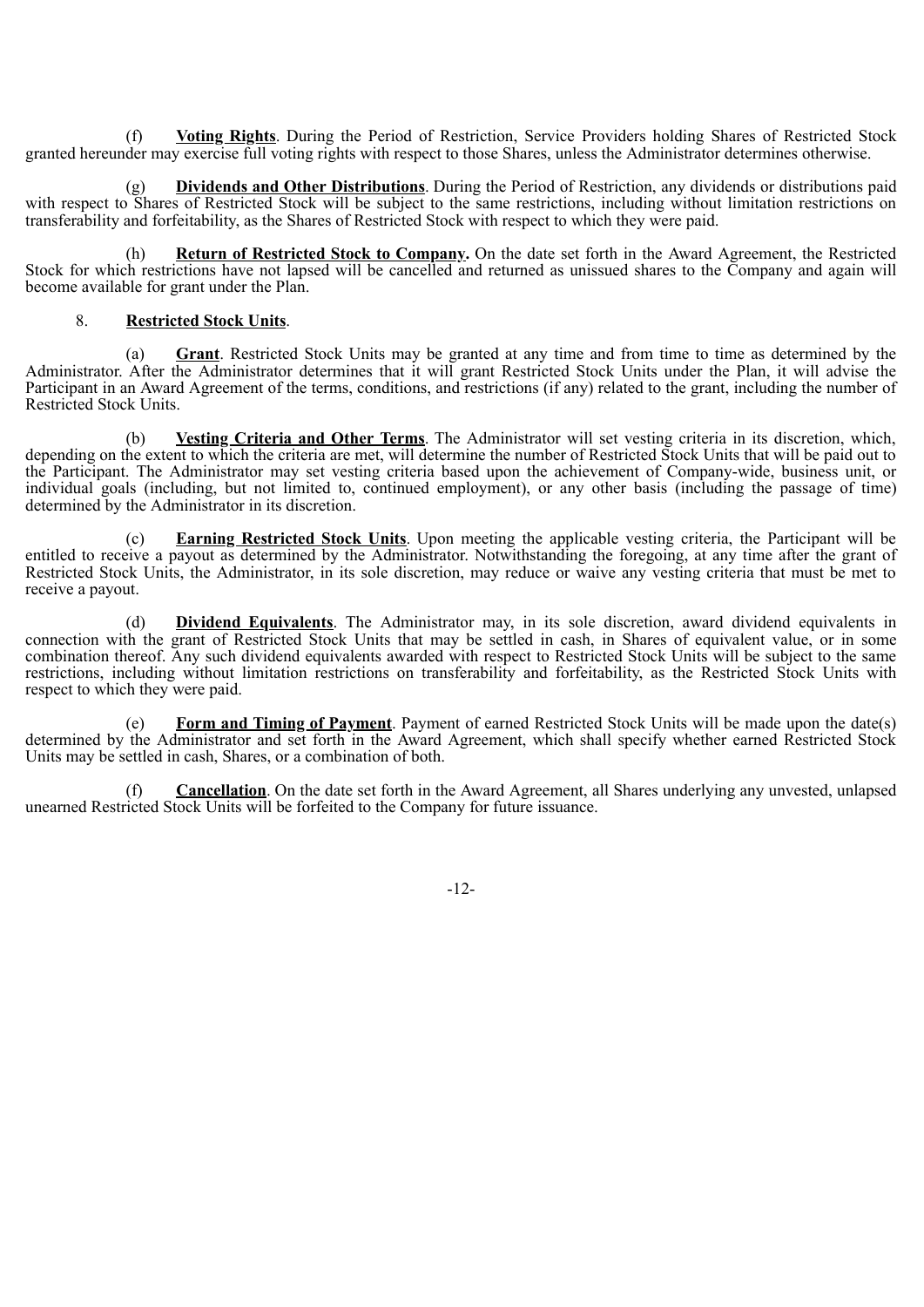# 9. **Stock Appreciation Rights**.

(a) **Grant of Stock Appreciation Rights**. Subject to the terms and conditions of the Plan, a Stock Appreciation Right may be granted to Service Providers at any time and from time to time as will be determined by the Administrator, in its sole discretion.

(b) **Number of Shares**. The Administrator will have complete discretion to determine the number of Stock Appreciation Rights granted to any Service Provider.

(c) **Exercise Price and Other Terms**. The per share exercise price for the Shares to be issued pursuant to exercise of a Stock Appreciation Right will be determined by the Administrator and will be no less than one hundred percent (100%) of the Fair Market Value per Share on the date of grant. Otherwise, the Administrator, subject to the provisions of the Plan, will have complete discretion to determine the terms and conditions of Stock Appreciation Rights granted under the Plan.

(d) **Stock Appreciation Right Agreement**. Each Stock Appreciation Right grant will be evidenced by an Award Agreement that will specify the exercise price, the term of the Stock Appreciation Right, the conditions of exercise, and such other terms and conditions as the Administrator, in its sole discretion, will determine.

(e) **Expiration of Stock Appreciation Rights**. A Stock Appreciation Right granted under the Plan will expire upon the date determined by the Administrator, in its sole discretion, and set forth in the Award Agreement. Notwithstanding the foregoing, the rules of Section 6(b) relating to the maximum term and Section 6(d) relating to exercise also will apply to Stock Appreciation Rights.

**Payment of Stock Appreciation Right Amount**. Upon exercise of a Stock Appreciation Right, a Participant will be entitled to receive payment from the Company in an amount determined by multiplying:

price; times

(i) The difference between the Fair Market Value of a Share on the date of exercise over the exercise

(ii) The number of Shares with respect to which the Stock Appreciation Right is exercised.

At the discretion of the Administrator, the payment upon Stock Appreciation Right exercise may be in cash, in Shares of equivalent value, or in some combination thereof.

# 10. **Performance Units and Performance Shares**.

(a) **Grant of Performance Units/Shares.** Performance Units and Performance Shares may be granted to Service Providers at any time and from time to time, as will be determined by the Administrator, in its sole discretion. The Administrator will have complete discretion in determining the number of Performance Units and Performance Shares granted to each Participant.

(b) **Value of Performance Units/Shares.** Each Performance Unit will have an initial value that is established by the Administrator on or before the date of grant. Each Performance Share will have an initial value equal to the Fair Market Value of a Share on the date of grant.

(c) **Performance Goals and Other Terms**. The Administrator will set Performance Goals or other vesting provisions (including, without limitation, continued status as a

-13-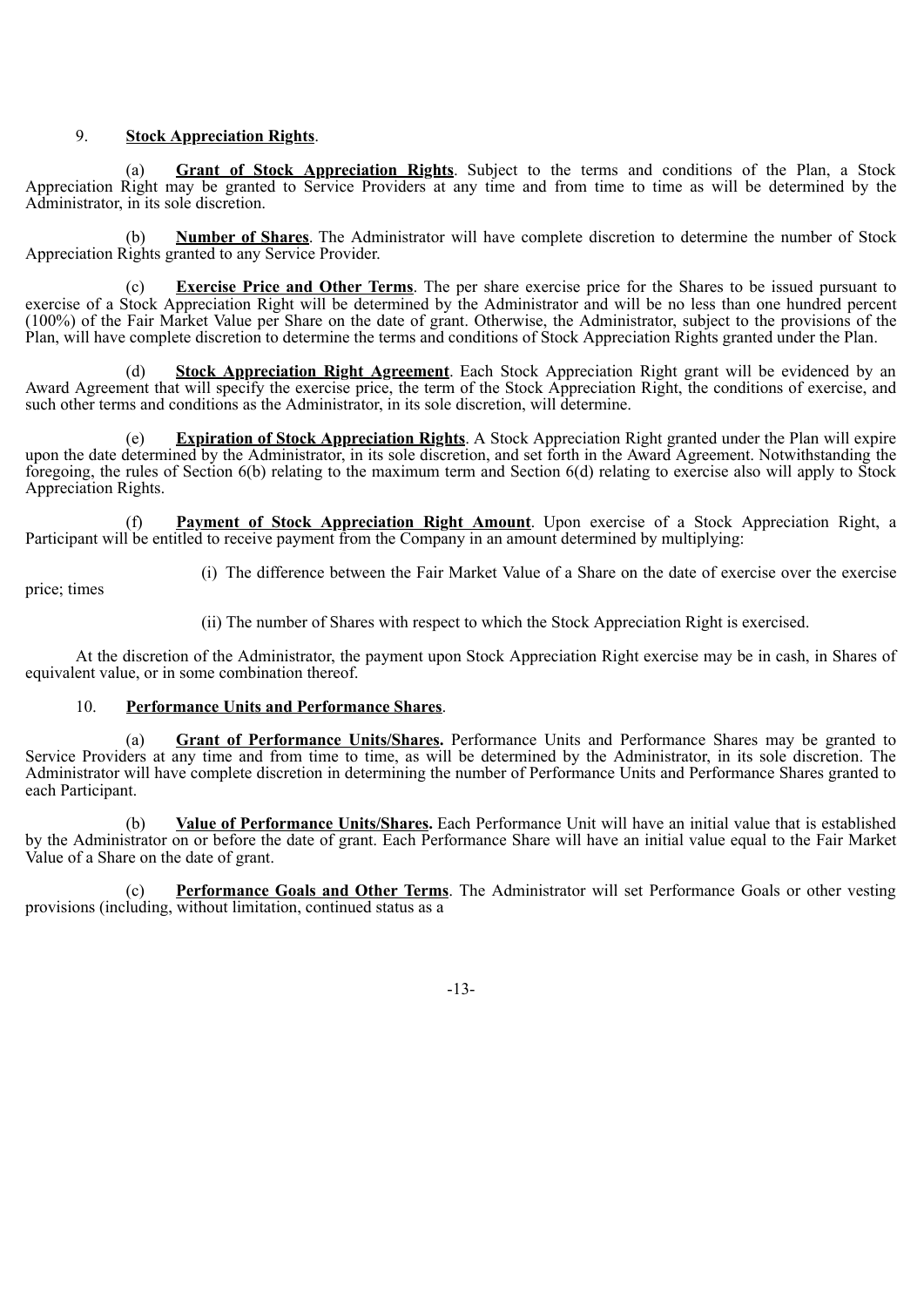Service Provider) in its discretion which, depending on the extent to which they are met, will determine the number or value of Performance Units/Shares that will be paid out to the Service Providers. Each Award of Performance Units/Shares will be evidenced by an Award Agreement that will specify the Performance Period, and such other terms and conditions as the Administrator, in its sole discretion, will determine. Without limiting the foregoing, the Administrator shall adjust any Performance Goals or other feature of an Award that relates to or is wholly or partially based on the number of, or the value of, any stock of the Company, to reflect any stock dividend or split, repurchase, recapitalization, combination, or exchange of shares or other similar changes in such stock.

(d) **Earning of Performance Units/Shares**. After the applicable Performance Period has ended, the holder of Performance Units/Shares will be entitled to receive a payout of the number of Performance Units/Shares earned by the Participant over the Performance Period, to be determined as a function of the extent to which the corresponding Performance Goals or other vesting provisions have been achieved. After the grant of a Performance Unit/Share, the Administrator, in its sole discretion, may reduce or waive any Performance Goals or other vesting provisions for such Performance Unit/Share.

**Form and Timing of Payment of Performance Units/Shares.** Payment of earned Performance Units/Shares will be made upon the time set forth in the applicable Award Agreement. The Administrator, in its sole discretion, may pay earned Performance Units/Shares in the form of cash, in Shares (which have an aggregate Fair Market Value equal to the value of the earned Performance Units/Shares at the close of the applicable Performance Period) or in a combination thereof.

(f) **Cancellation of Performance Units/Shares**. On the date set forth in the Award Agreement, all unearned or unvested Performance Units/Shares will be forfeited to the Company, and again will be available for grant under the Plan.

11. **Outside Director Limitations**. No Outside Director may receive Awards under the Plan with a total grant date fair value that, when combined with cash compensation received for service as an Outside Director, exceeds \$750,000 in a calendar year, increased to \$1,000,000 in the calendar year of his or her initial services as an Outside Director. Grant date fair value for purposes of Awards to Outside Directors under the Plan will be determined as follows: (a) for Options and Stock Appreciation Rights, grant date fair value will be calculated using the Black-Scholes valuation methodology on the date of grant of such Option or Stock Appreciation Right and (b) for all other Awards other than Options and Stock Appreciation Rights, grant date fair value will be determined by either (i) calculating the product of the Fair Market Value per Share on the date of grant and the aggregate number of Shares subject to the Award or (ii) calculating the product using an average of the Fair Market Value over a number of trading days and the aggregate number of Shares subject to the Award. Awards granted to an individual while he or she was serving in the capacity as an Employee or while he or she was an Independent Contractor but not an Outside Director will not count for purposes of the limitations set forth in this Section 11.

12. **Leaves of Absence/Transfer Between Locations**. The Administrator shall have the discretion to determine at any time whether and to what extent the vesting of Awards shall be suspended during any leave of absence; provided, however, that in the absence of such determination, vesting of Awards shall continue during any paid leave and shall be suspended during any unpaid leave (unless otherwise required by Applicable Laws). A Participant will not cease to be an Employee in the case of (a) any leave of absence approved by the Participant's employer or (b) transfers between locations of the Company or between the Company, its Parent, or any Subsidiary. If an Employee is holding an Incentive Stock Option and such leave exceeds three (3) months then, for purposes of Incentive Stock Option status only, such Employee's service as an Employee shall be deemed terminated on the first  $(1<sup>st</sup>)$  day following such three (3) month period

-14-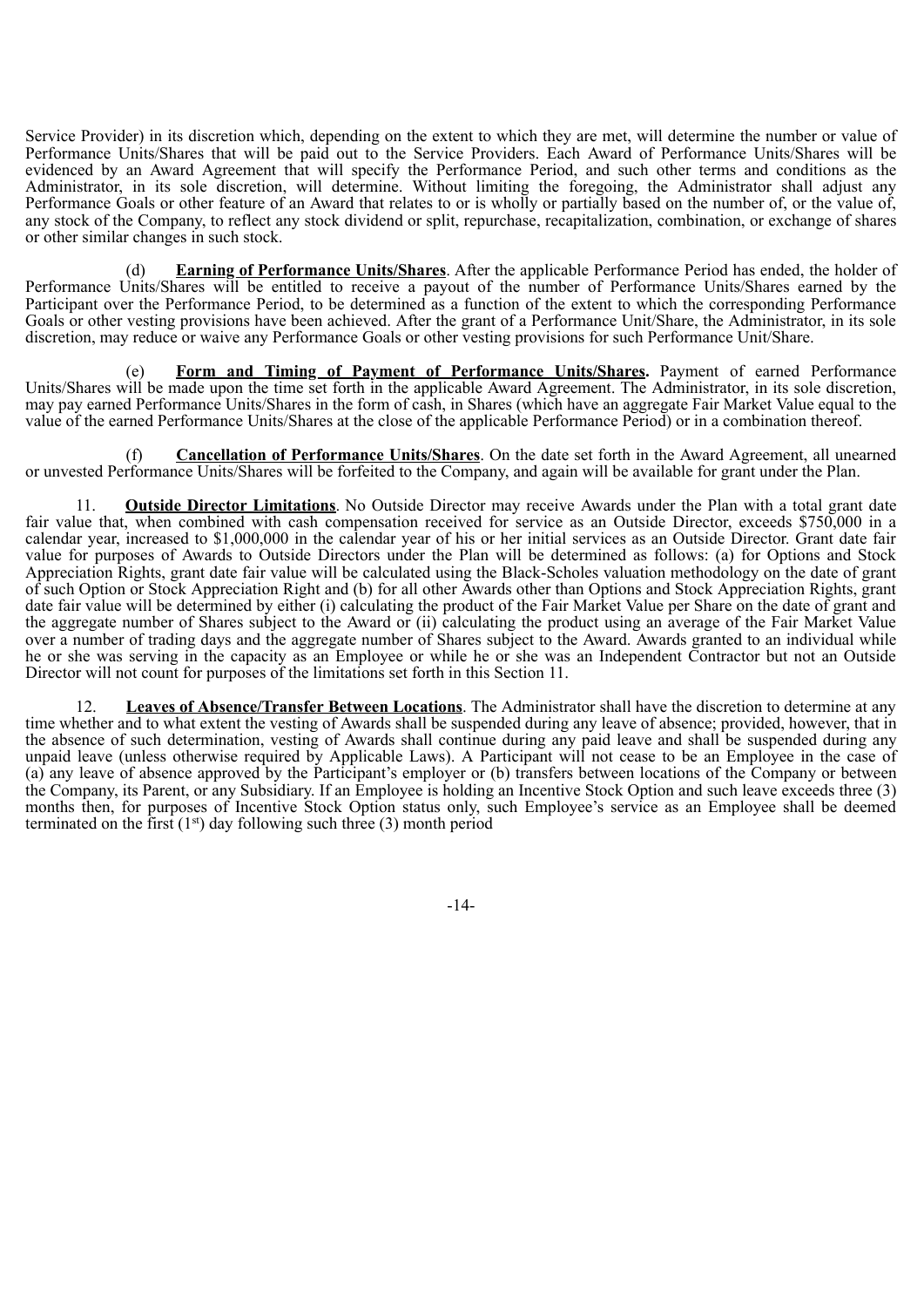and the Incentive Stock Option shall thereafter automatically treated for tax purposes as a Nonstatutory Stock Option in accordance with Applicable Laws, unless reemployment upon the expiration of such leave is guaranteed by contract or statute, or unless provided otherwise pursuant to a written Company policy.

13. **Transferability of Awards**. Unless determined otherwise by the Administrator, an Award may not be sold, pledged, assigned, hypothecated, transferred, or disposed of in any manner other than by will or by the laws of descent or distribution and may be exercised, during the lifetime of the Participant, only by the Participant. If the Administrator makes an Award transferable, such Award will contain such additional terms and conditions as the Administrator deems appropriate.

#### 14. **Adjustments; Dissolution or Liquidation; Merger or Change in Control**.

(a) **Adjustments**. In the event of a stock split, reverse stock split, stock dividend, combination, consolidation, recapitalization (including a recapitalization through a large nonrecurring cash dividend) or reclassification of the Shares, subdivision of the Shares, a rights offering, a reorganization, merger, spin-off, split-up, repurchase, or exchange of Common Stock or other securities of the Company or other significant corporate transaction, or other change affecting the Common Stock occurs, the Administrator, in order to prevent dilution, diminution or enlargement of the benefits or potential benefits intended to be made available under the Plan, will, in such manner as it may deem equitable, adjust the number, kind and class of securities that may be delivered under the Plan and/or the number, class, kind and price of securities covered by each outstanding Award. Notwithstanding the forgoing, all adjustments under this Section 14 shall be made in a manner that does not result in taxation under Code Section 409A.

(b) **Dissolution or Liquidation**. In the event of the proposed winding up, dissolution or liquidation of the Company, the Administrator will notify each Participant as soon as practicable prior to the effective date of such proposed transaction. To the extent it has not been previously exercised or settled, an Award will terminate immediately prior to the consummation of such proposed action.

(c) **Change in Control**. In the event of a Change in Control, each outstanding Award (vested or unvested) will be treated as the Administrator determines, which determination may be made without the consent of any Participant and need not treat all outstanding Awards (or portion thereof) in an identical manner. Such determination, without the consent of any Participant, may provide (without limitation) for one or more of the following in the event of a Change in Control: (A) the continuation of such outstanding Awards by the Company (if the Company is the surviving corporation); (B) the assumption of such outstanding Awards by the surviving corporation or its parent; (C) the substitution by the surviving corporation or its parent of new options or other equity awards for such Awards; (D) the cancellation of such Awards in exchange for a payment to the Participants equal to the excess of (1) the Fair Market Value of the Shares subject to such Awards as of the closing date of such Change in Control over (2) the exercise price or purchase price paid or to be paid (if any) for the Shares subject to the Awards; provided that at the discretion of the Administrator, such payment may be subject to the same conditions that apply to the consideration that will be paid to holders of Shares in connection with the transaction; provided, however, that any payout in connection with a terminated award shall comply with Code Section 409A to the extent necessary to avoid taxation thereunder; or (E) the opportunity for Participants to exercise the Options prior to the occurrence of the Change in Control and the termination (for no consideration) upon the consummation of such Change in Control of any Options not exercised prior thereto. An Award may be subject to additional acceleration of vesting and exercisability upon or after a Change in Control as may be provided in the Award Agreement for such Award or as may be provided in any other written agreement between the Company or any Affiliate and the Participant.

-15-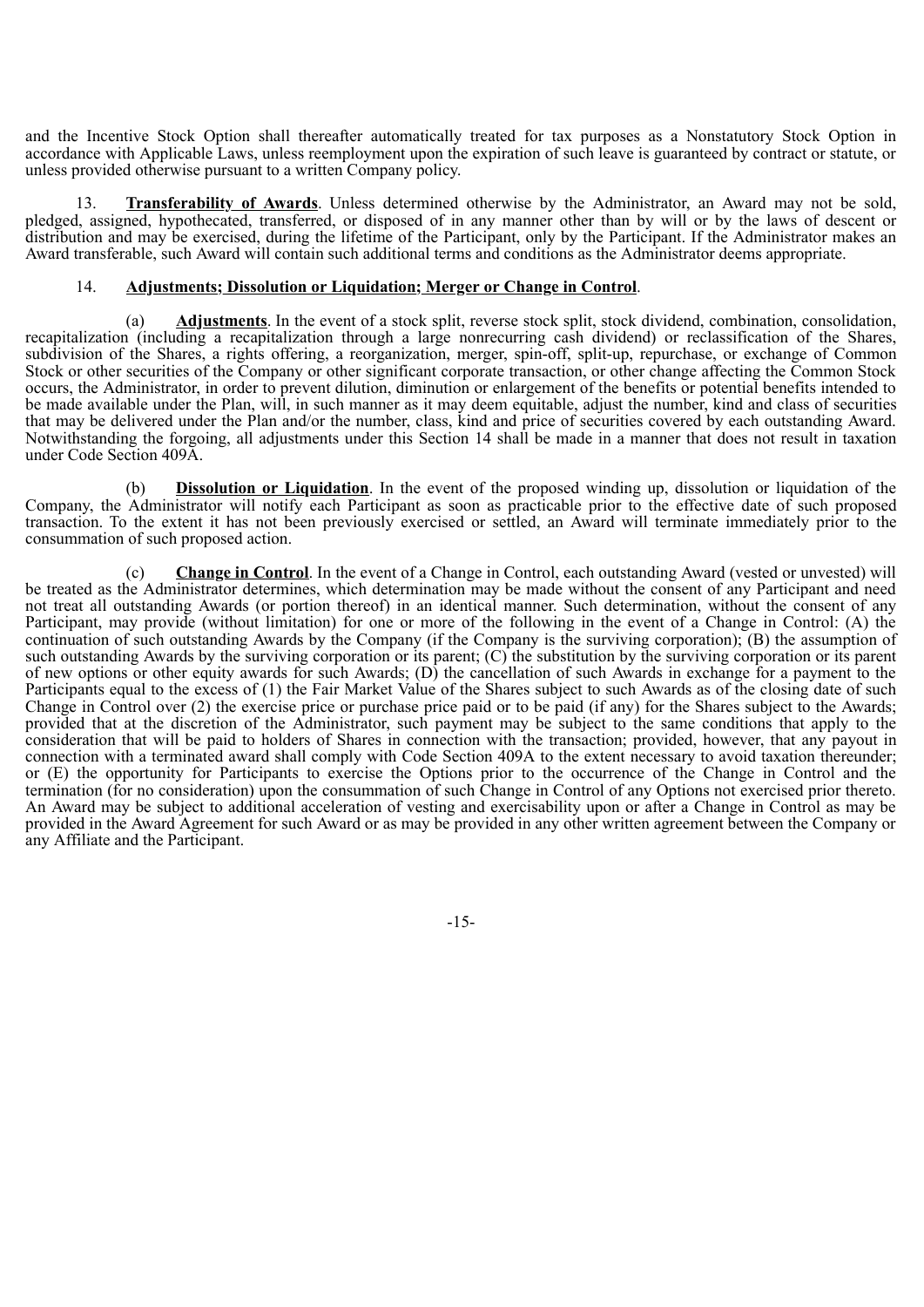# 15. **Tax**.

(a) **Withholding Requirements**. Prior to the delivery of any Shares or cash pursuant to an Award (or exercise thereof) or prior to any time the Award or Shares are subject to taxation or other Tax-Related Items, the Company and/or the Participant's employer will have the power and the right to deduct or withhold, or require a Participant to remit to the Company, an amount sufficient to satisfy any Tax-Related Items or other items that are required to be withheld or deducted or otherwise applicable with respect to such Award.

(b) **Withholding Arrangements**. The Administrator, in its sole discretion and pursuant to such procedures as it may specify from time to time, may permit a Participant to satisfy such withholding or deduction obligations or any other Tax-Related Items, in whole or in part by (without limitation) (i) paying cash, (ii) electing to have the Company withhold otherwise deliverable cash or Shares, or (iii) delivering to the Company already-owned Shares; provided that, unless specifically permitted by the Company, any proceeds derived from a cashless exercise must be an approved broker-assisted cashless exercise or the cash or Shares withheld or delivered must be limited to avoid financial accounting charges under applicable accounting guidance or Shares must have been previously held for the minimum duration required to avoid financial accounting charges under applicable accounting guidance. Except as otherwise determined by the Administrator, the Fair Market Value of the Shares to be withheld or delivered will be determined as of the date that the amounts are required to be withheld or deducted.

(c) **Compliance With Code Section 409A**. Awards will be designed and operated in such a manner that they are either exempt from the application of, or comply with, the requirements of Code Section 409A such that the grant, payment, settlement or deferral will not be subject to the additional tax or interest applicable under Code Section 409A. The Plan and each Award Agreement under the Plan is intended to meet the requirements of Code Section 409A (or an exemption therefrom) and will be construed and interpreted in accordance with such intent, except as otherwise determined in the sole discretion of the Administrator. To the extent that an Award or payment, or the settlement or deferral thereof, is subject to Code Section 409A the Award will be granted, paid, settled or deferred in a manner that will meet the requirements of Code Section 409A (or an exemption therefrom), such that the grant, payment, settlement or deferral will not be subject to the additional tax or interest applicable under Code Section 409A. In no event will the Company be responsible for or reimburse a Participant for any taxes or other penalties incurred as a result of the application of Code Section 409A.

16. **No Effect on Employment or Service**. Neither the Plan nor any Award will confer upon a Participant any right with respect to continuing the Participant's relationship as a Service Provider with the Company or any Subsidiary or Affiliate, nor will they interfere in any way with the Participant's right or the Company's or any Subsidiary or Affiliate's right to terminate such relationship at any time, with or without cause, to the extent permitted by Applicable Laws.

17. **Date of Grant**. The date of grant of an Award will be, for all purposes, the date on which the Administrator makes the determination granting such Award, or such other later date as is determined by the Administrator. Notice of the determination will be provided to each Participant within a reasonable time after the date of such grant.

18. **Corporate Records Control**. In the event that the corporate records (e.g., Board consents, resolutions or minutes) documenting the corporate action constituting the grant contain terms (e.g., exercise price, vesting schedule or number of shares) that are inconsistent with those in the Award Agreement or related grant documents as a result of a clerical error in the papering of the Award Agreement or related grant documents, the corporate records will control and the Participant will have no legally binding right to the incorrect term in the Award Agreement or related grant documents.

-16-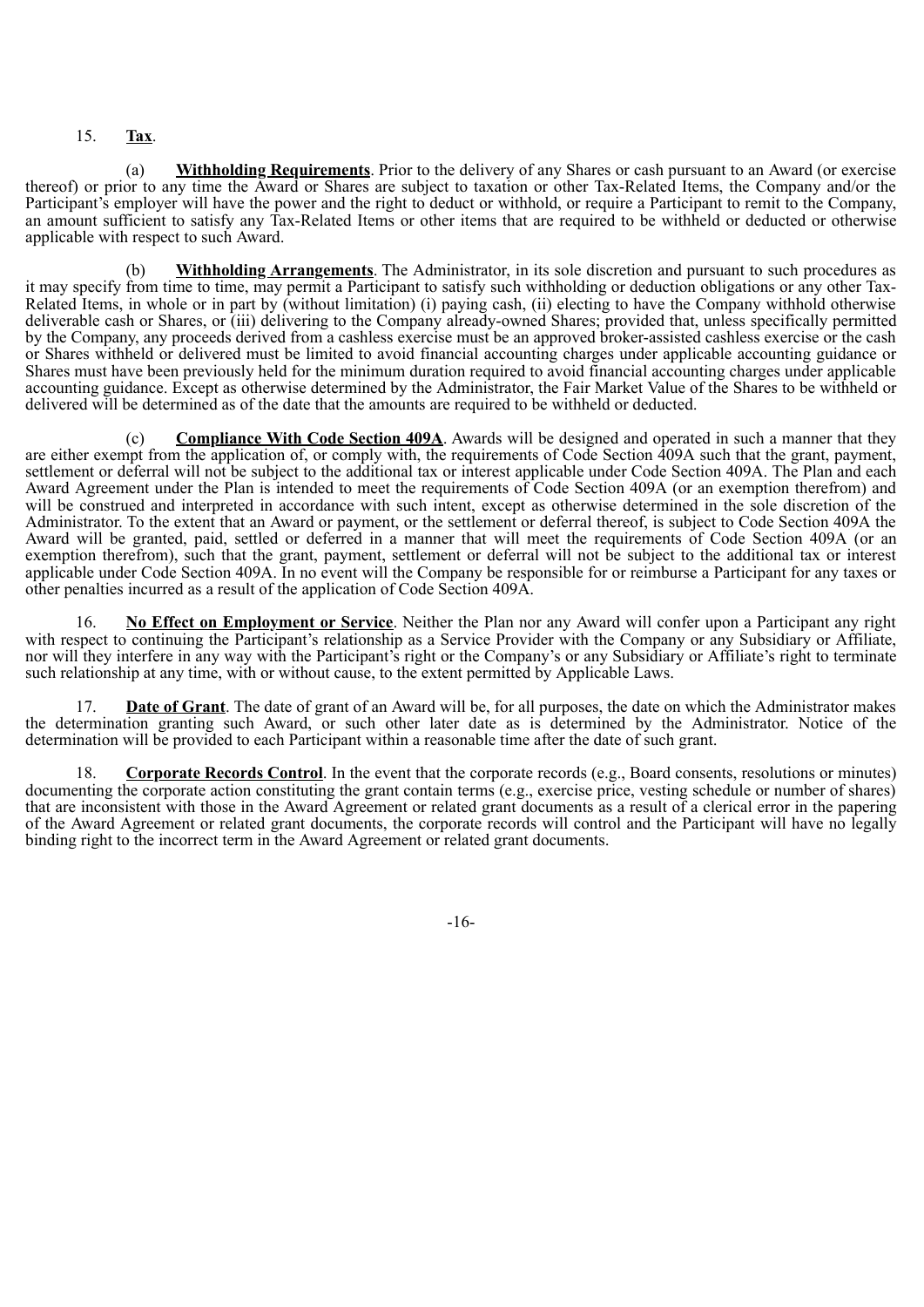**Clawback/Recovery.** All Awards granted under the Plan will be subject to recoupment in accordance with any clawback policy that the Company is required to adopt pursuant to the listing standards of any national securities exchange or association on which the Company's securities are listed or as is otherwise required by the U.S. Dodd-Frank Wall Street Reform and Consumer Protection Act or other Applicable Laws. In addition, the Board may impose such other clawback, recovery or recoupment provisions in an Award Agreement as the Board determines necessary or appropriate, including but not limited to a reacquisition right in respect of previously acquired Shares or other cash or property upon the occurrence of an event constituting Cause. No recovery of compensation under such a clawback policy will be an event giving rise to a right to resign for "good reason" or "constructive termination" (or similar term) under any agreement with the Company.

20. **Term of Plan**. Subject to Section 24 of the Plan, this Plan will become effective as of the Effective Date. The Plan will continue in effect for a term of ten (10) years measured from the earlier of the date the Board approves this Plan or the approval of this Plan by the Company's stockholders, unless terminated earlier under Section 21 of the Plan.

# 21. **Amendment and Termination of the Plan**.

- Plan.
- (a) **Amendment and Termination**. The Administrator may at any time amend, alter, suspend or terminate the
- 

(b) **Stockholder Approval**. The Company will obtain stockholder approval of any Plan amendment to the extent necessary and desirable to comply with Applicable Laws.

(c) **Effect of Amendment or Termination**. No amendment, alteration, suspension or termination of the Plan will materially impair the rights of any Participant, unless mutually agreed otherwise between the Participant and the Administrator, which agreement must be in writing and signed by the Participant and the Company. Termination of the Plan will not affect the Administrator's ability to exercise the powers granted to it hereunder with respect to Awards granted under the Plan prior to the date of such termination.

# 22. **Conditions Upon Issuance of Shares**.

(a) **Legal Compliance**. Shares will not be issued pursuant to the exercise or vesting (as applicable) of an Award unless the exercise or vesting of such Award and the issuance and delivery of such Shares will comply with Applicable Laws and will be further subject to the approval of counsel for the Company with respect to such compliance.

(b) **Investment Representations**. As a condition to the exercise of an Award, the Company may require the person exercising such Award to represent and warrant at the time of any such exercise that the Shares are being purchased only for investment and without any present intention to sell or distribute such Shares if, in the opinion of counsel for the Company, such a representation is required.

23. **Inability to Obtain Authority**. The inability of the Company to obtain authority from any regulatory body having jurisdiction, which authority is deemed by the Company's counsel to be necessary to the lawful issuance and sale of any Shares hereunder, will relieve the Company of any liability in respect of the failure to issue or sell such Shares as to which such requisite authority will not have been obtained.

24. **Stockholder Approval**. The Plan will be subject to approval by the stockholders of the Company within twelve (12) months after the date the Plan is adopted by the Board. Such

-17-